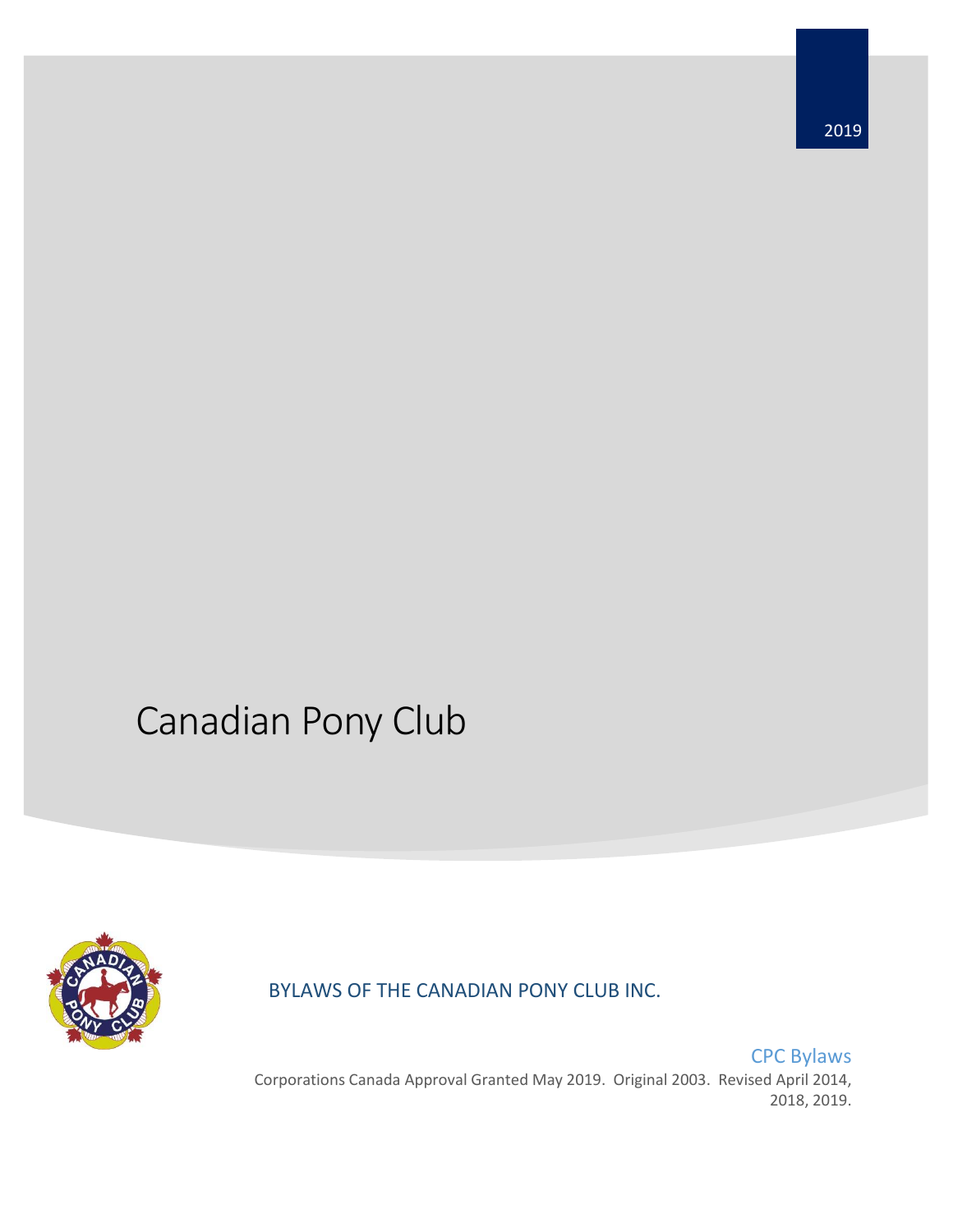

## BYLAWS OF THE CANADIAN PONY CLUB INC.

# 2019

Loyalty

Sportsmanship

# **TABLE OF CONTENTS**

| $\mathbf{1}$   |      |  |
|----------------|------|--|
|                |      |  |
|                |      |  |
| $\overline{2}$ |      |  |
|                |      |  |
| 3              |      |  |
|                | 3.01 |  |
|                | 3.02 |  |
|                | a)   |  |
|                | b)   |  |
|                | c)   |  |
|                | d)   |  |
|                | 3.03 |  |
|                | 3.04 |  |
|                | 3.05 |  |
| 4              |      |  |
|                | 4.01 |  |
|                |      |  |
| 5              |      |  |
|                |      |  |
|                | 5.02 |  |
|                | 5.03 |  |
|                |      |  |
| 6              |      |  |
|                | 6.01 |  |
|                | 6.02 |  |
|                | 6.03 |  |
|                | 6.04 |  |
|                | 6.05 |  |
|                | 6.06 |  |
|                | 6.07 |  |
| 7              |      |  |
|                | 7.01 |  |
|                | 7.02 |  |
|                | 7.03 |  |
|                | 7.04 |  |
|                |      |  |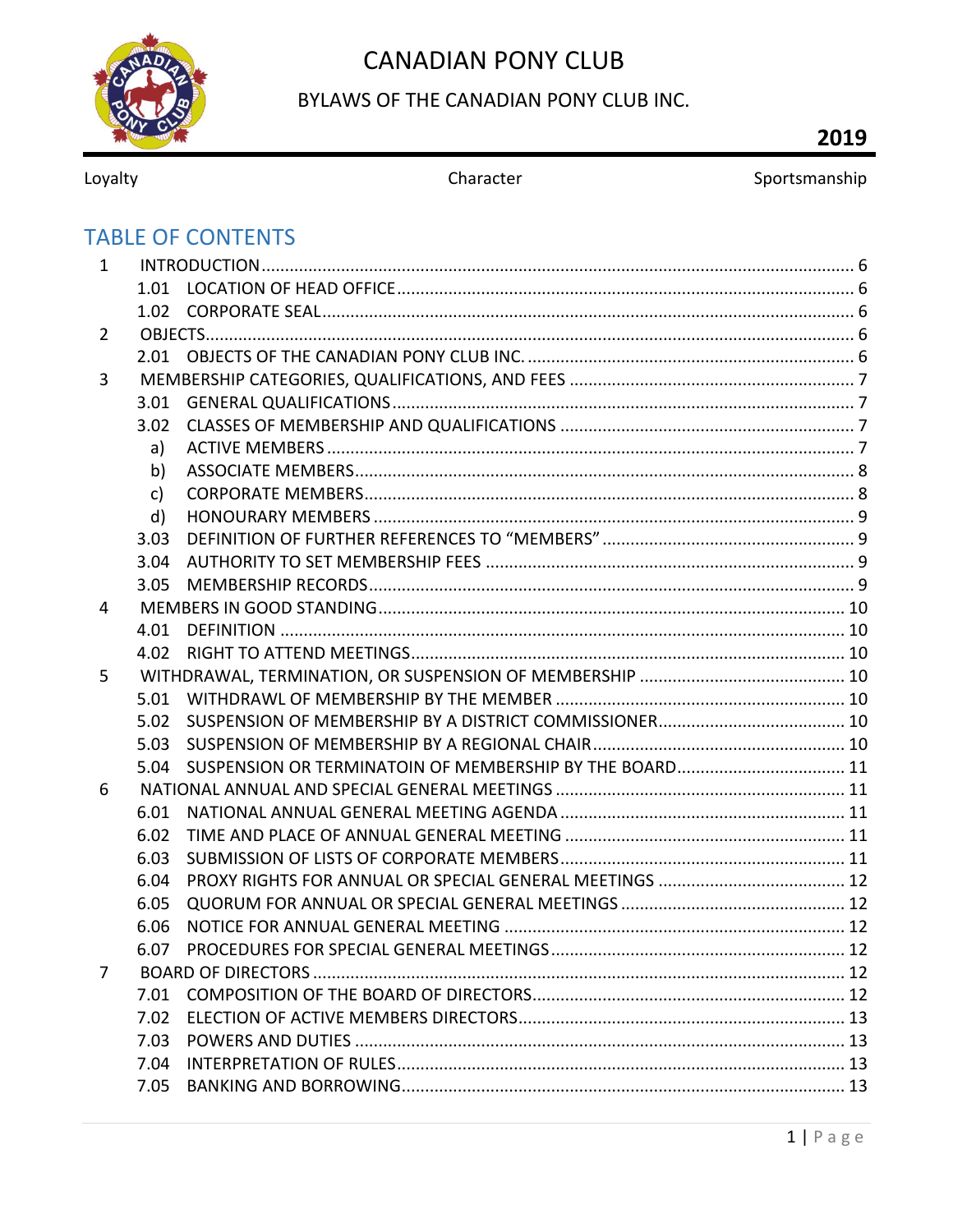

### BYLAWS OF THE CANADIAN PONY CLUB INC.

# 2019

Loyalty

#### Sportsmanship

|    | 7.06 |                                                               |  |
|----|------|---------------------------------------------------------------|--|
|    | 7.07 |                                                               |  |
|    | 7.08 |                                                               |  |
|    | 7.09 |                                                               |  |
|    | 7.10 |                                                               |  |
|    | 7.11 |                                                               |  |
|    | 7.12 |                                                               |  |
|    | 7.13 |                                                               |  |
|    | 7.14 |                                                               |  |
|    | 7.15 |                                                               |  |
|    | 7.16 |                                                               |  |
|    | 7.17 |                                                               |  |
|    | 7.18 |                                                               |  |
| 8  |      |                                                               |  |
|    | 8.01 |                                                               |  |
|    | 8.02 |                                                               |  |
|    | 8.03 |                                                               |  |
|    | 8.04 | REPLACEMENT OF A DIRECTOR WHEN THEY BECOME NATIONAL CHAIR  16 |  |
|    | 8.05 |                                                               |  |
|    | a)   |                                                               |  |
|    | b)   |                                                               |  |
|    | c)   |                                                               |  |
|    | d)   |                                                               |  |
|    | 8.06 |                                                               |  |
|    | 8.07 |                                                               |  |
|    | 8.08 |                                                               |  |
| 9  |      |                                                               |  |
|    | 9.01 |                                                               |  |
|    | 9.02 |                                                               |  |
|    | 9.03 |                                                               |  |
|    | 9.04 |                                                               |  |
| 10 |      |                                                               |  |
|    |      |                                                               |  |
|    |      |                                                               |  |
|    |      |                                                               |  |
|    |      |                                                               |  |
|    |      |                                                               |  |
|    |      |                                                               |  |
|    |      |                                                               |  |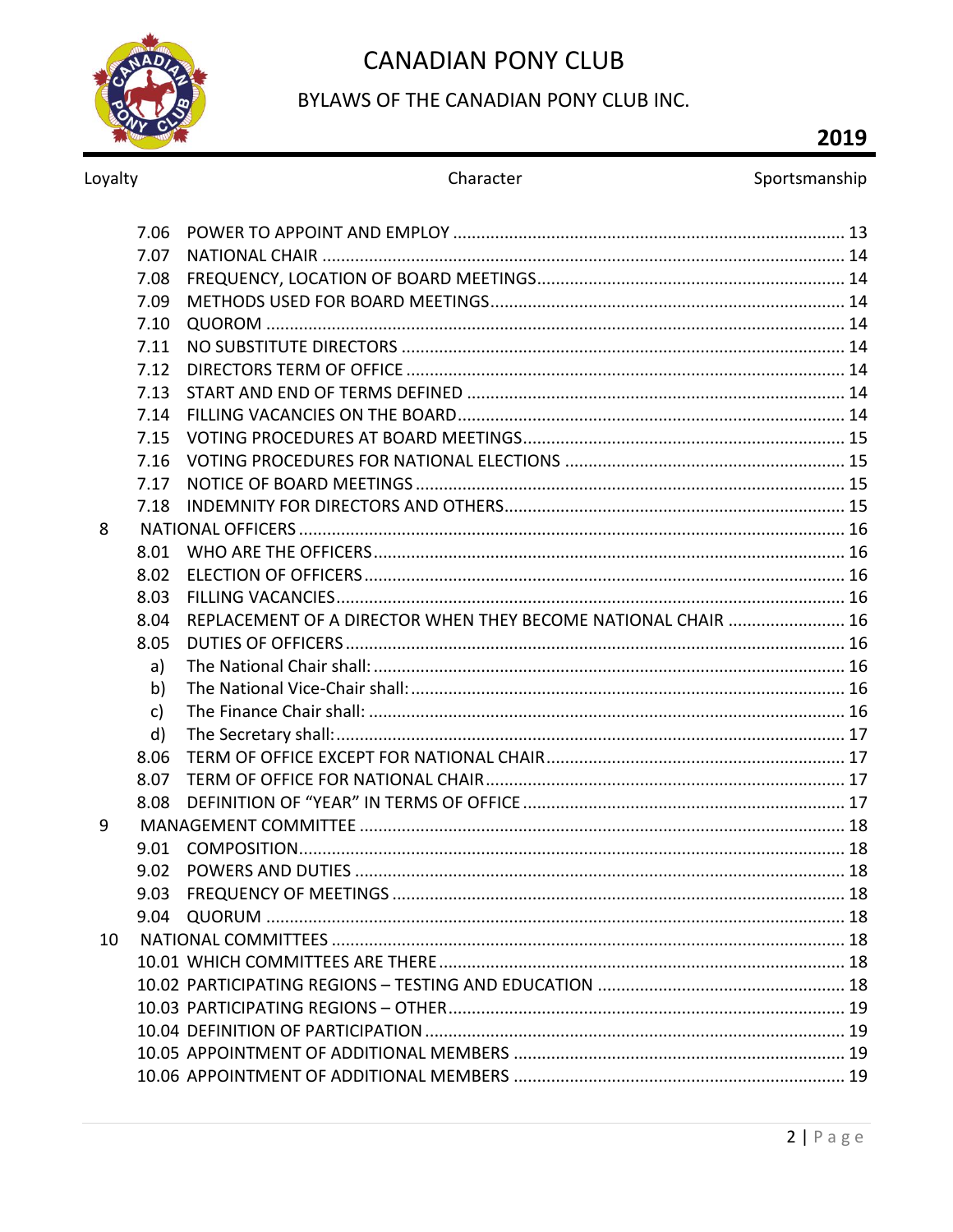

### BYLAWS OF THE CANADIAN PONY CLUB INC.

# **2019**

Loyalty **Character** Character Sportsmanship

|    | 10.11 ESTABLISHING OR DISBANDING NATIONAL WORKING COMMITTEES 20 |  |
|----|-----------------------------------------------------------------|--|
|    |                                                                 |  |
|    |                                                                 |  |
| 11 |                                                                 |  |
|    |                                                                 |  |
|    |                                                                 |  |
|    |                                                                 |  |
|    |                                                                 |  |
|    |                                                                 |  |
|    |                                                                 |  |
|    |                                                                 |  |
|    |                                                                 |  |
|    |                                                                 |  |
|    |                                                                 |  |
|    |                                                                 |  |
|    |                                                                 |  |
|    |                                                                 |  |
|    |                                                                 |  |
|    |                                                                 |  |
|    |                                                                 |  |
|    |                                                                 |  |
|    |                                                                 |  |
|    |                                                                 |  |
|    |                                                                 |  |
| 12 |                                                                 |  |
|    |                                                                 |  |
|    |                                                                 |  |
|    |                                                                 |  |
|    |                                                                 |  |
|    |                                                                 |  |
|    |                                                                 |  |
|    |                                                                 |  |
|    |                                                                 |  |
|    |                                                                 |  |
|    |                                                                 |  |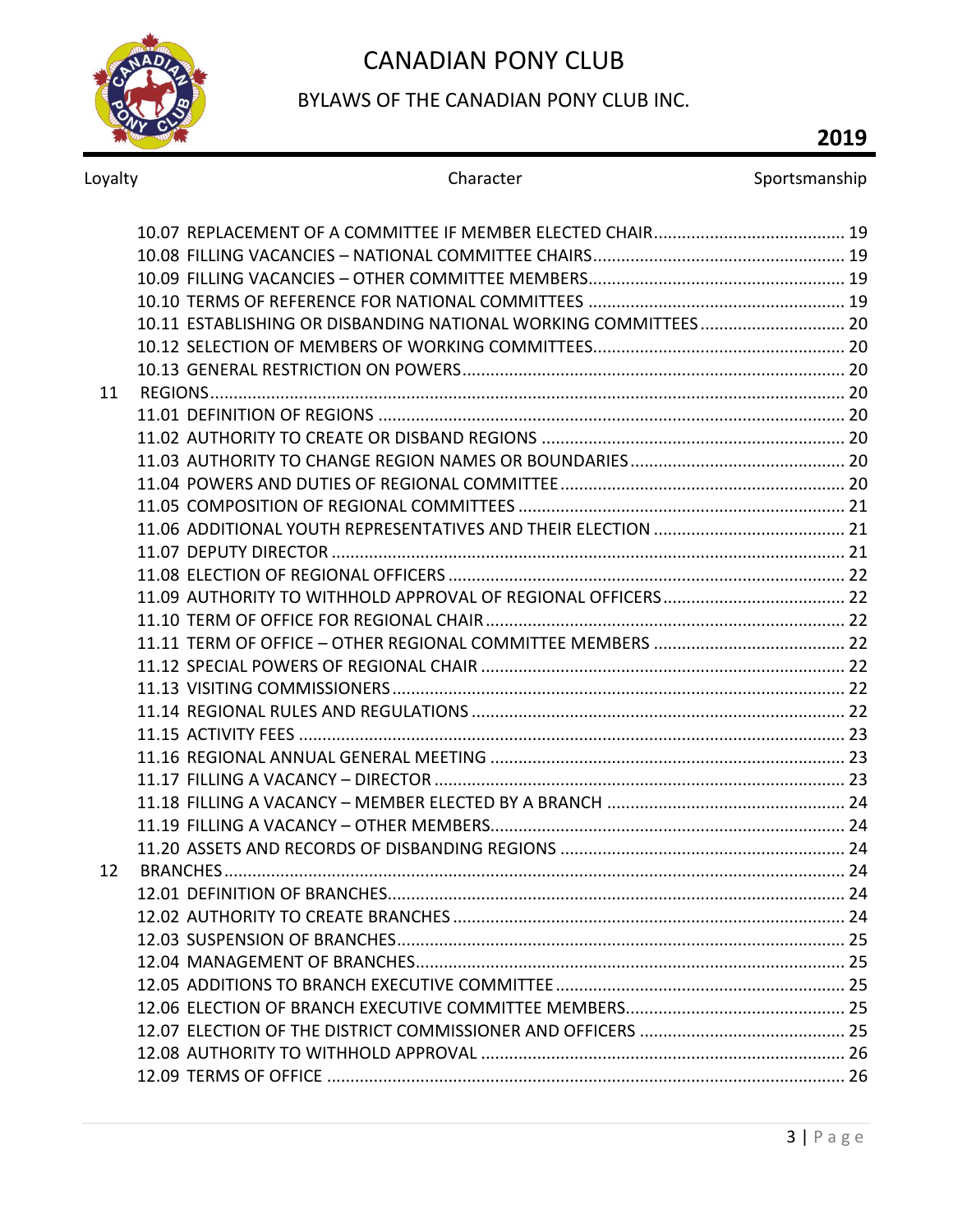

### BYLAWS OF THE CANADIAN PONY CLUB INC.

# 2019

| Loyalty | Character | Sportsmanship |
|---------|-----------|---------------|
|         |           |               |
|         |           |               |
|         |           |               |
|         |           |               |
|         |           |               |
|         |           |               |
| 13      |           |               |
|         |           |               |
|         |           |               |
|         |           |               |
|         |           |               |
|         |           |               |
|         |           |               |
| 14      |           |               |
|         |           |               |
|         |           |               |
|         |           |               |
|         |           |               |
|         |           |               |
|         |           |               |
|         |           |               |
|         |           |               |
| 15      |           |               |
|         |           |               |
|         | a)        |               |
|         | b)        |               |
|         | c)        |               |
|         | d)        |               |
|         | e)        |               |
|         |           |               |
|         | g)        |               |
|         |           |               |
|         |           |               |
|         |           |               |
|         |           |               |
|         |           |               |
|         |           |               |
|         |           |               |
|         |           |               |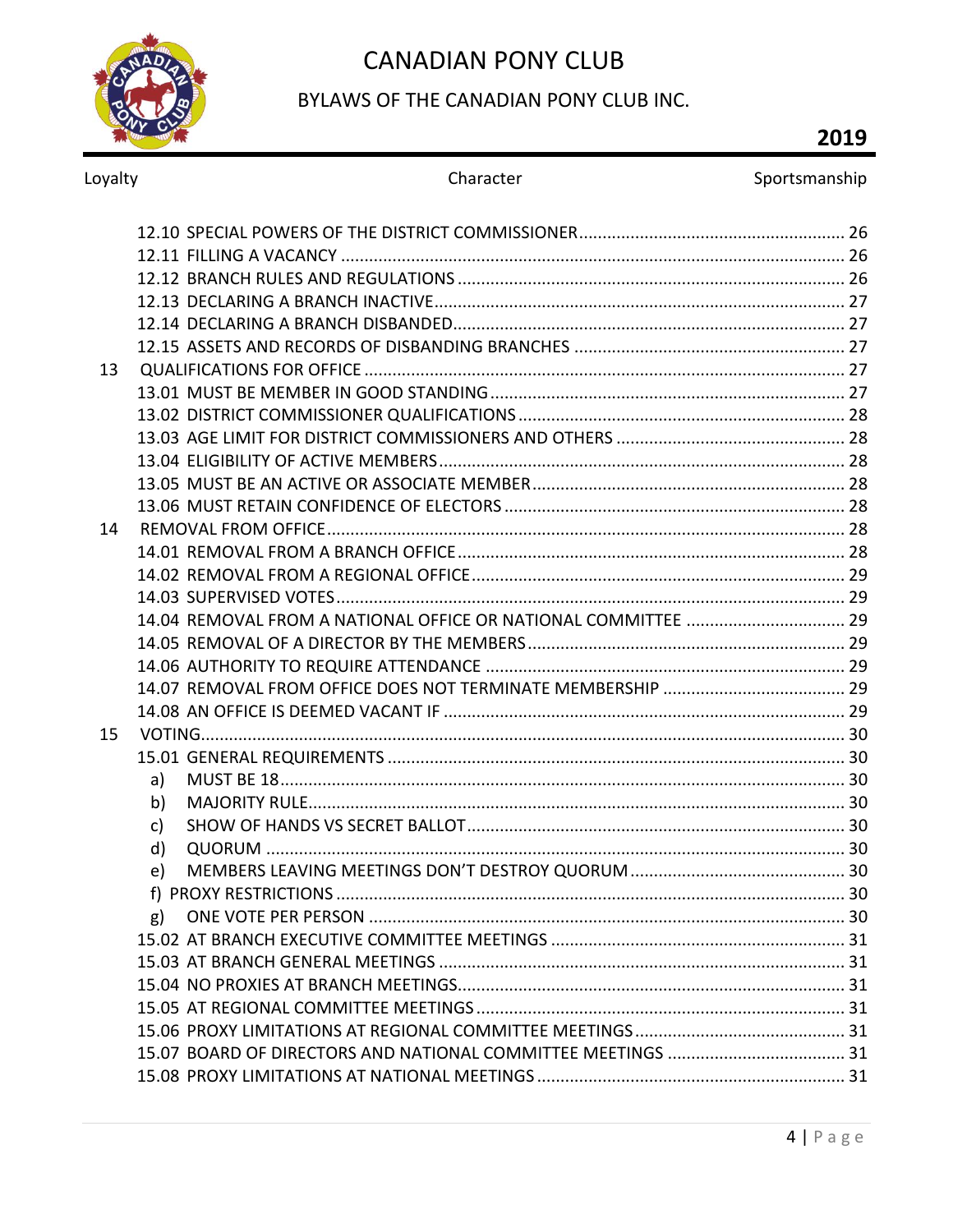

### BYLAWS OF THE CANADIAN PONY CLUB INC.

# 2019

#### Loyalty

#### Character

#### Sportsmanship

| 16. |  |
|-----|--|
|     |  |
|     |  |
|     |  |
|     |  |
|     |  |
|     |  |
|     |  |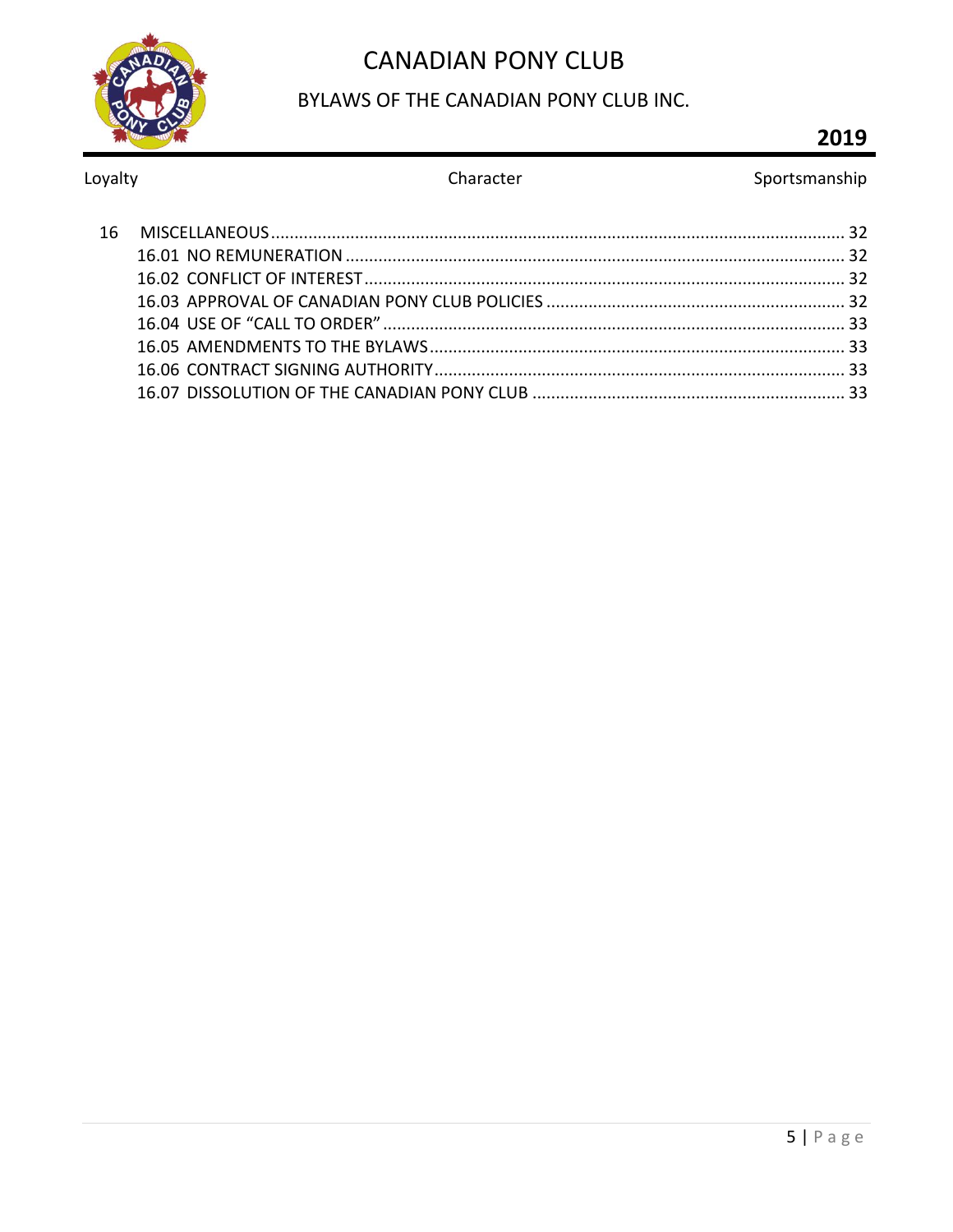

#### BYLAWS OF THE CANADIAN PONY CLUB INC.

<span id="page-6-0"></span>

Loyalty **Sportsmanship** Character **Sportsmanship** 

## 1 INTRODUCTION

#### <span id="page-6-1"></span>1.01 LOCATION OF HEAD OFFICE

The head office of The Canadian Pony Club Inc. (referred to as "the Pony Club" in the remainder of this document) shall be in Canada at a location as determined from time to time by the Board of Directors.

#### <span id="page-6-2"></span>1.02 CORPORATE SEAL

The corporate seal of the Pony Club shall be in the form affixed to these Bylaws. The seal shall remain in the custody of the corporate Secretary or his or her designate.

# <span id="page-6-3"></span>2 OBJECTS

#### <span id="page-6-4"></span>2.01 OBJECTS OF THE CANADIAN PONY CLUB INC.

The objects of the Pony Club shall be:

- a) to encourage those twenty-five years of age and under to participate in equestrian sports and to enjoy all aspects of activity related to horses and riding;
- b) to provide instruction in equitation, horsemanship and in the proper care of horses; and to organize, sponsor, conduct and manage various activities relating to horses and riding;
- c) to promote the highest ideals of sportsmanship, citizenship and loyalty thereby cultivating strength of character and self-discipline;
- d) to promote the art of horsemanship generally, and in connection therewith to establish scholarships and bursaries for such purposes; and,
- e) to accept, receive and take by devise, bequest or gift and to hold, possess and enjoy, for the objects of the Pony Club, donations, gifts, grants, devises and bequests of real and personal property of all kinds and upon such terms and conditions and upon such trusts as the donor or donors of any such property may prescribe.

#### 2.02 Vision

To be the Canadian leaders in equestrian focused education preparing citizens for life.

#### 2.03 Mission Statement

To build confident, competent and knowledgeable individuals in a safe, friendly environment, through their passion for horses.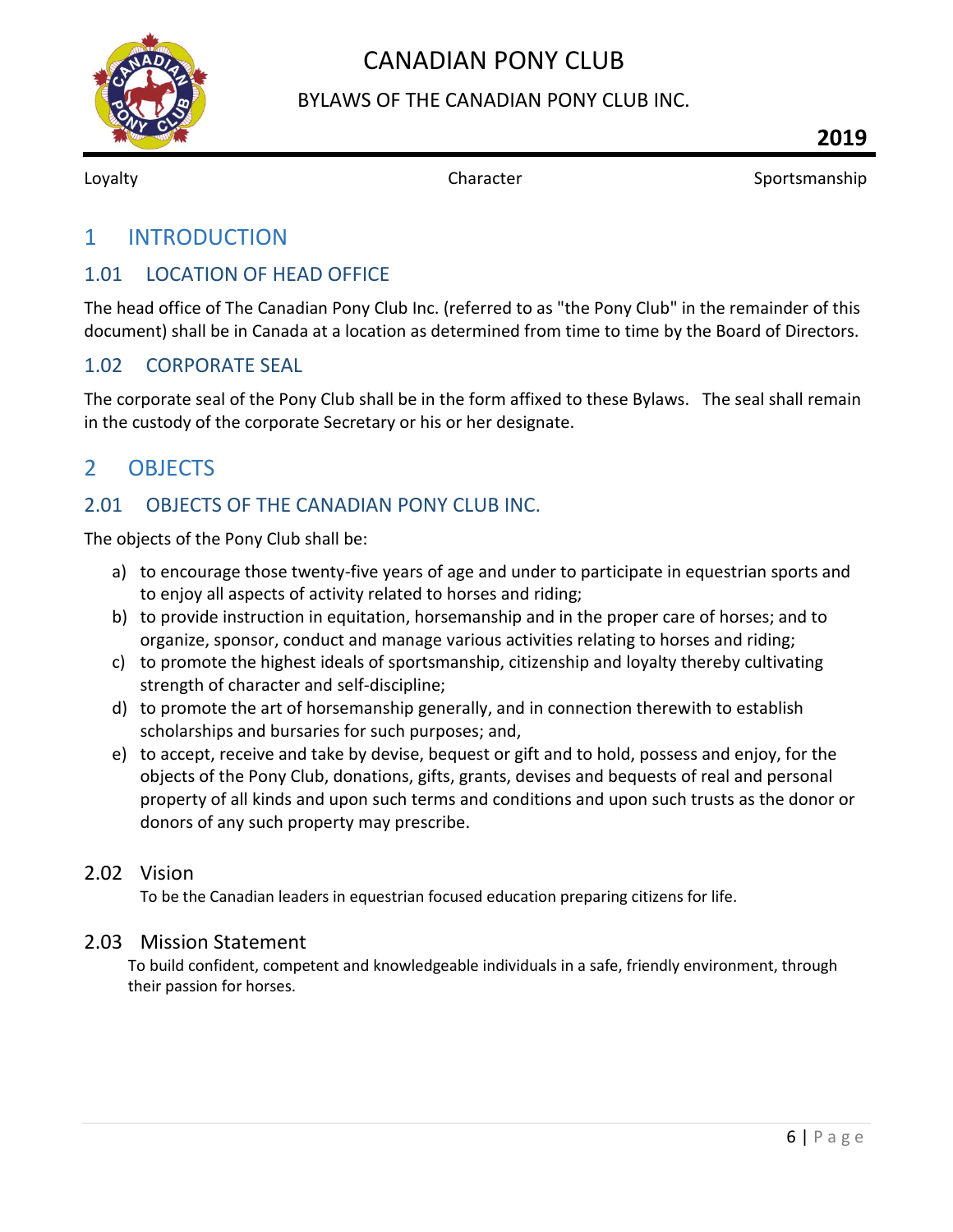

#### BYLAWS OF THE CANADIAN PONY CLUB INC.

**2019**

<span id="page-7-0"></span>

Loyalty **Sportsmanship** Character **Character** Sportsmanship

# 3 MEMBERSHIP CATEGORIES, QUALIFICATIONS, AND FEES

#### <span id="page-7-1"></span>3.01 GENERAL QUALIFICATIONS

Membership in the Pony Club shall be open to persons interested in furthering the objects of the Pony Club and who meet the membership qualifications for the applicable membership class as given below. Membership is a privilege, not a right and may be denied by the Board of Directors or by a Branch or region within their area of authority as described in sections 11 and 12 if they believe that doing so is in the best interests of the Pony Club.

#### <span id="page-7-2"></span>3.02 CLASSES OF MEMBERSHIP AND QUALIFICATIONS

The Board of Directors may designate classes of memberships from time to time, provided that such classes shall include:

#### <span id="page-7-3"></span>**a) BRANCH ACTIVE MEMBERS**

Active Members shall consist of persons who:

- $1)$ Make a written application for membership using forms as prescribed by the Board of Directors from time to time, and that such application be fully completed, duly signed and accepted by a recognized Branch of the Pony Club;
- Are under the age of 25 years prior to January 1 of the year in which they wish to be a  $2)$ member;
- Pay all National, Regional, and Branch fees;  $3)$
- Meet all other qualifications which may be set by the Region or Branch they wish to 4) join; and,
- $5)$ Active Members may only be a member of one Branch or Centre of Pony Club at any one time.

Active Members who are 18 years of age or older shall be entitled to vote at General Meetings of their Branch.

#### **b) CENTRE ACTIVE MEMBERS**

- Make a written application for membership using forms as prescribed by the Board of 1) Directors from time to time, and that such application be fully completed, duly signed and accepted by a recognized Centre of the Pony Club;
- $2)$ Are under the age of 25 years prior to January 1 of the year in which they wish to be a member;
- Pay all National and Regional fees; 3)
- 4) Meet all other qualifications which may be set by the Region or Centre they wish to join; and,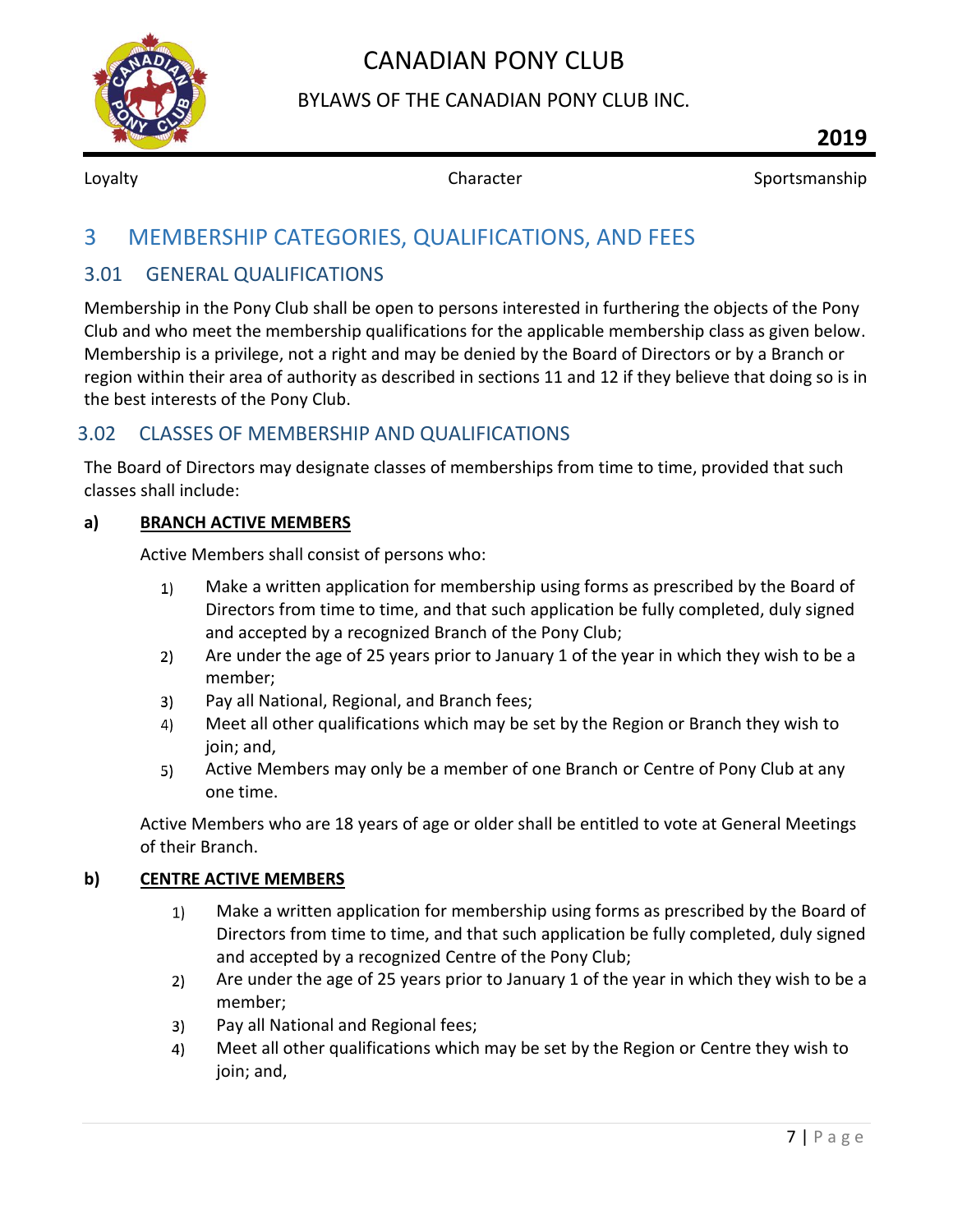

#### BYLAWS OF THE CANADIAN PONY CLUB INC.

Loyalty **Sportsmanship** Character **Character** Sportsmanship

5) Active Members may only be a member of one Branch or Centre of Pony Club at any one time.

#### <span id="page-8-0"></span>**c) ASSOCIATE MEMBERS**

Associate Members shall consist of persons who:

- Apply for membership using forms as prescribed from time to time by the Board of  $1)$ Directors or by the Region or Branch they wish to join or verbally if that is permitted by the Board of Directors, Region and Branch and that such application is accepted by the Board of Directors, Region or Branch involved;
- $2)$ Meet such additional qualifications which may be determined from time to time by the Board of Directors, Region and Branch to which they are applying;
- Are 18 years of age or older at the time of applying; and,  $3)$
- Are not Active Members of any Branch of the Pony Club.  $4)$

There shall be at least 3 categories of Associate Members, "National Associate Member", "Regional Associate Member" and "Branch Associate Member" based on whether an application is made to the Board of Directors, a Region, or a Branch.

Persons may be an Associate Member in more than one category at the same time.

Branches and Regions may create additional subcategories of Associate Members as part of their Rules and Regulations provided that all the above qualifications shall be included.

Branch Associate Members shall be entitled to vote at General Meetings of their Branch. Regional and National Associate membership does not carry any voting rights at national or regional meetings, however any Associate Member who holds an office may be entitled to a vote as an office holder.

#### <span id="page-8-1"></span>**d) CORPORATE MEMBERS**

Corporate members shall be those persons who:

- Are 18 years of age or older.  $1)$
- Are exclusively entitled to vote at National Annual and Special General Meetings of the  $2)$ Pony Club.

Corporate members shall include all members of the Board of Directors.

Regions shall be entitled to elect or select up to one Corporate Member for each 25 Active Members who were registered in their Region as of the previous December 31 rounded to the nearest 25. These Corporate Members shall represent the Region's interests at Annual and Special General Meetings of the Pony Club.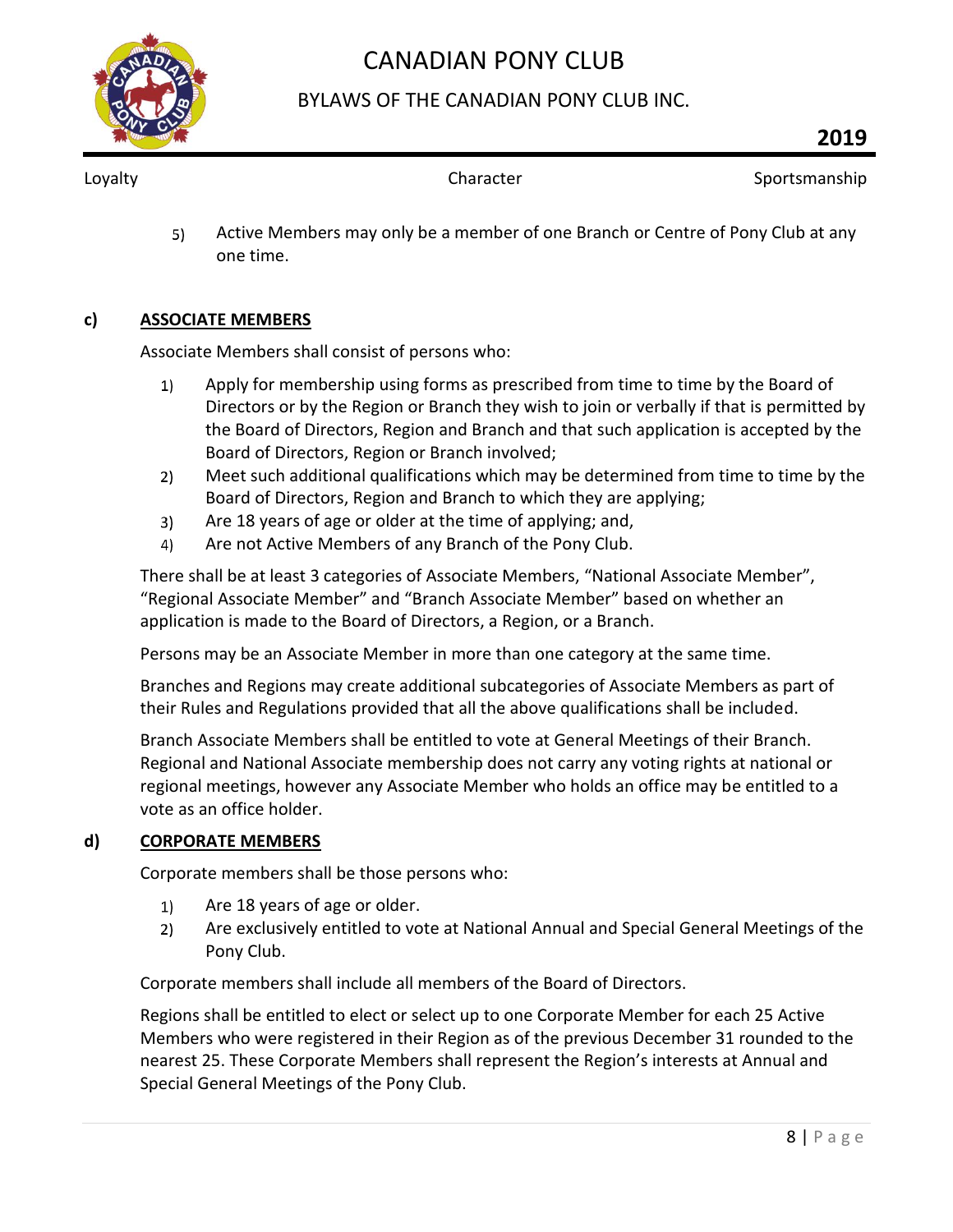

#### BYLAWS OF THE CANADIAN PONY CLUB INC.

Loyalty **Sportsmanship** Character **Sportsmanship** Character Sportsmanship

Regions shall have the option of electing or selecting any number of Corporate Members from 1 to the number of votes to which they are entitled and may divide the rights to carry those votes between their Corporate Members either equally or unequally.

If a Region does not elect or appoint any Corporate Members, the Director who was elected by that region as the only remaining Corporate Member of that Region shall carry all the votes to which the Region is entitled.

#### <span id="page-9-0"></span>**e) HONOURARY MEMBERS**

Honourary Members are those persons who:

- Are elected to such position by the Board of Directors, a Region, or a Branch; and,  $1)$
- Are not Active Members.  $2)$

There shall be at least 3 categories of Honourary Members, "National Honourary Member", "Regional Honourary Member" and "Branch Honourary Member" based on whether the person is elected by the Board of Directors, a Region, or a Branch. Branches and Regions may create additional subcategories of Honourary Members as part of their Rules and Regulations provided that all the above qualifications shall be included.

Persons may be an Honourary Member in more than one category at the same time.

Honourary Membership at any level does not carry any voting rights.

#### <span id="page-9-1"></span>3.03 DEFINITION OF FURTHER REFERENCES TO "MEMBERS"

Members of the Pony Club, referred to in the remainder of these bylaws as "Members", shall include Active Members, all categories of Associate Members, Corporate Members, and all categories of Honourary Members unless a particular class or category is specified.

### <span id="page-9-2"></span>3.04 AUTHORITY TO SET MEMBERSHIP FEES

The Board of Directors may from time to time set membership fees for any category of membership. Additional membership or activity fees may be set by Branches or Regions for the Members in their Region or Branch.

#### <span id="page-9-3"></span>3.05 MEMBERSHIP RECORDS

Membership records with Active Members' names, and the dates when each Active Member became or ceased to be an Active Member, testing records, and copies of all Membership Application forms shall be maintained by each Branch. Branches shall forward to their Region and Regions to the National Office lists of members and/or copies of membership forms including information such as names, addresses, birthdates, and test levels as may be specified from time to time by the Board of Directors or the Regions.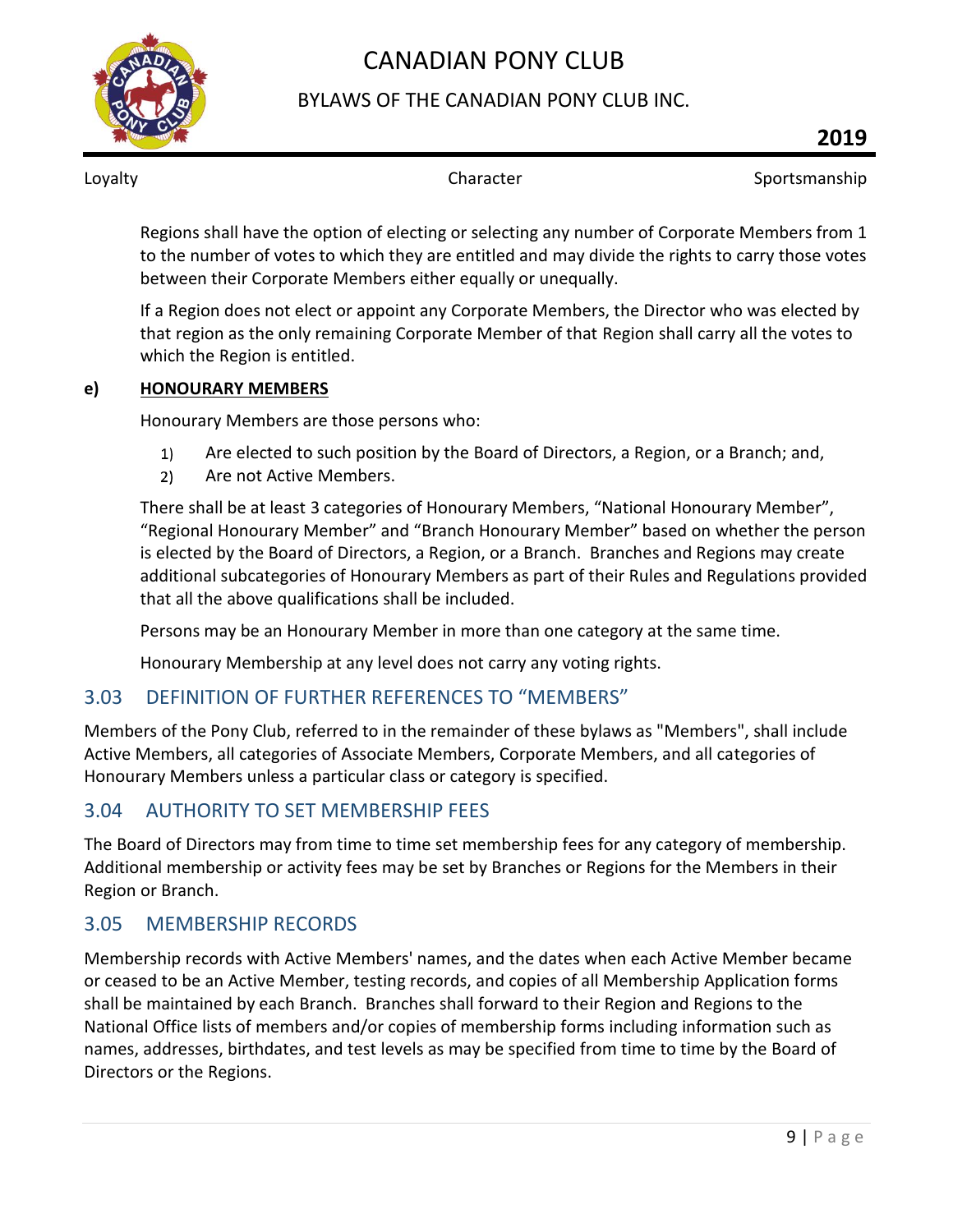

BYLAWS OF THE CANADIAN PONY CLUB INC.

<span id="page-10-0"></span>

Loyalty **Sportsmanship** Character **Sportsmanship** Character Sportsmanship

# 4 MEMBERS IN GOOD STANDING

#### <span id="page-10-1"></span>4.01 DEFINITION

"Members in Good Standing" shall be those Members who:

- 1) Are not in arrears of any fees or other financial obligations to any part of the Pony Club;
- 2) Are not under disciplinary restrictions or suspension by any part of the Pony Club.

#### <span id="page-10-2"></span>4.02 RIGHT TO ATTEND MEETINGS

All Members in Good Standing of the Pony Club shall have the right to attend and participate in National Annual General Meetings and National Special General Meetings, provided that voting rights at National Annual General Meetings and National Special General Meetings shall be restricted as in paragraph 6.03.

# <span id="page-10-3"></span>5 WITHDRAWAL, TERMINATION, OR SUSPENSION OF MEMBERSHIP

#### <span id="page-10-4"></span>5.01 WITHDRAWL OF MEMBERSHIP BY THE MEMBER

Any Member may withdraw his or her membership from the Pony Club by providing written notice to the Branch or Region where the Member is enrolled. A Member who withdraws from membership shall not be entitled to a refund of membership fees or absolved from liability for unpaid fees owing.

#### <span id="page-10-5"></span>5.02 SUSPENSION OF MEMBERSHIP BY A DISTRICT COMMISSIONER

A District Commissioner may suspend the membership of any Member of his or her Branch for cause including but not limited to non-payment of any fees or other financial obligations, violations of the Pony Club Code of Conduct, or conduct likely to bring discredit to Pony Club provided that the District Commissioner first obtains permission to do so from the Chair or Director of his or her Region. If requested by the suspended member or his or her representative, the suspension shall be reviewed by the Regional Committee within a reasonable time following procedures which shall be set out from time to time by the Board of Directors and which shall include the right of the member to a hearing at the appropriate level.

#### <span id="page-10-6"></span>5.03 SUSPENSION OF MEMBERSHIP BY A REGIONAL CHAIR

A Regional Chair may suspend the membership of any Member of his or her Region as in paragraph 5.02 with prior permission from the Board of Directors, Management Committee, or National Chair. If requested by the suspended member or his or her representative, the suspension shall be reviewed by the Board of Directors or Management Committee within a reasonable time following procedures which shall be set out from time to time by the Board of Directors and which shall include the right of the member to a hearing at the appropriate level.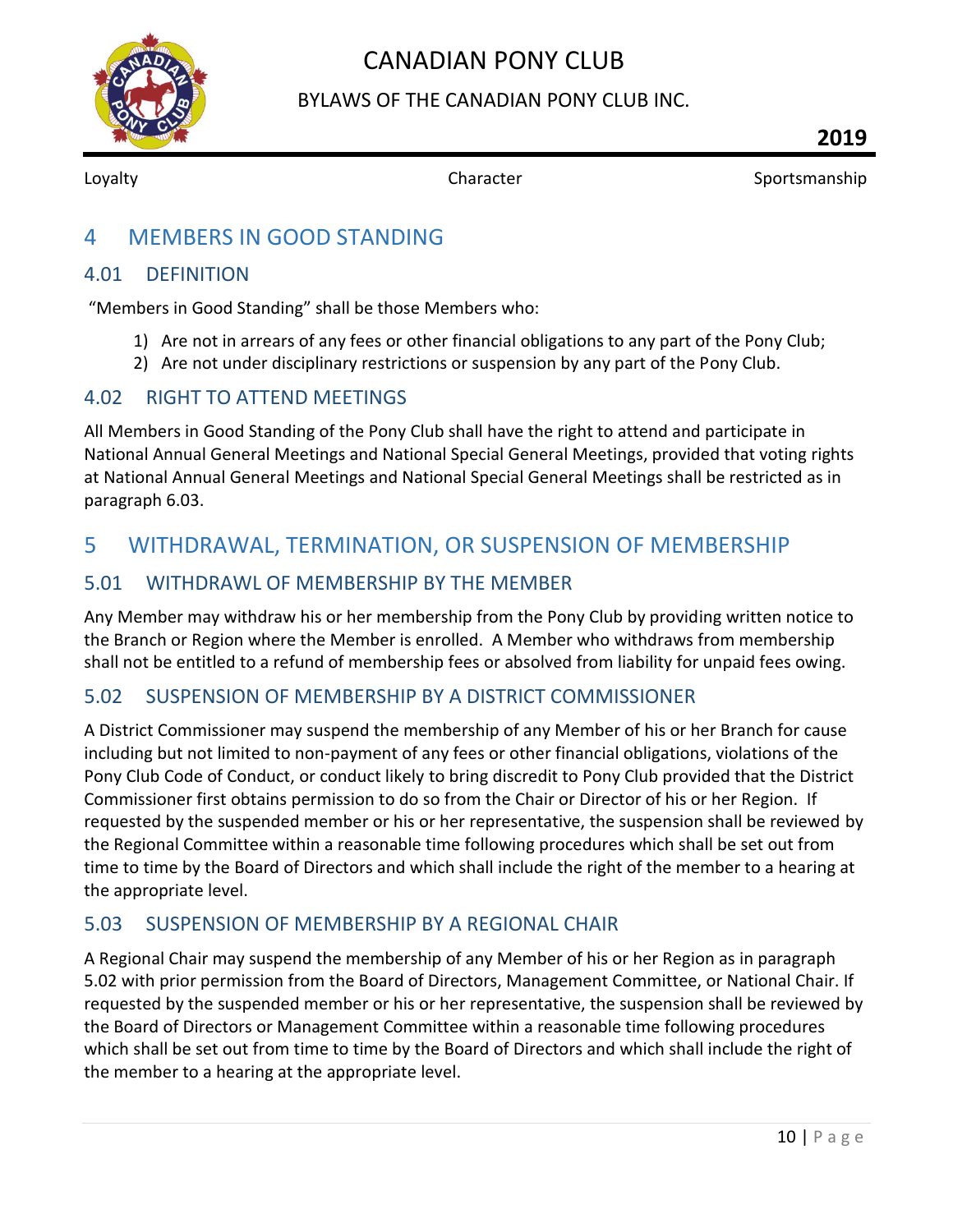

BYLAWS OF THE CANADIAN PONY CLUB INC.

Loyalty **Sportsmanship** Character **Sportsmanship** 

#### <span id="page-11-0"></span>5.04 SUSPENSION OR TERMINATOIN OF MEMBERSHIP BY THE BOARD

The Board of Directors may suspend immediately, and if warranted after further investigation, terminate the membership of any Member for cause including but not limited to:

- non-payment of membership or activity fees;  $a)$
- gross dereliction of duty; and  $b)$
- behaviour likely to bring discredit to Pony Club.  $\mathsf{c}$

A Member shall be entitled to a hearing before his or her membership is terminated under this paragraph.

The Board of Directors may delegate the authority to carry out an investigation or hearing and to terminate membership on a case by case basis provided that in such cases, the Member shall have a right of appeal to the Board of Directors.

# <span id="page-11-1"></span>6 NATIONAL ANNUAL AND SPECIAL GENERAL MEETINGS

#### <span id="page-11-2"></span>6.01 NATIONAL ANNUAL GENERAL MEETING AGENDA

At the Annual General Meeting the Corporate Members shall:

- a) receive the reports of the National Chair, Directors and Standing Committee Chairs;
- b) receive financial statements and the auditor's report;
- c) appoint auditors to audit financial statements, to hold office until the close of the next Annual General Meeting. Auditors may not be directors, officers or employees of the Pony Club;
- d) authorize the Board of Directors to fix the remuneration of the auditors;
- e) ratify, pass or amend bylaws; and,
- f) may consider or transact all other business as may duly come before them.

#### <span id="page-11-3"></span>6.02 TIME AND PLACE OF ANNUAL GENERAL MEETING

The Annual General Meeting of the Pony Club shall be held in Canada at the time and place determined by the Board of Directors provided that the Annual General Meeting shall be held:

- a) at least once each calendar year;
- b) not more than four months after the fiscal year end of the Pony Club; and,
- c) not later than fifteen months after the preceding Annual General Meeting.

#### <span id="page-11-4"></span>6.03 SUBMISSION OF LISTS OF CORPORATE MEMBERS

Each Region must provide a list of the names and addresses of each of their Corporate Members and the number of votes each one carries to the National Office at least 40 days before any Annual or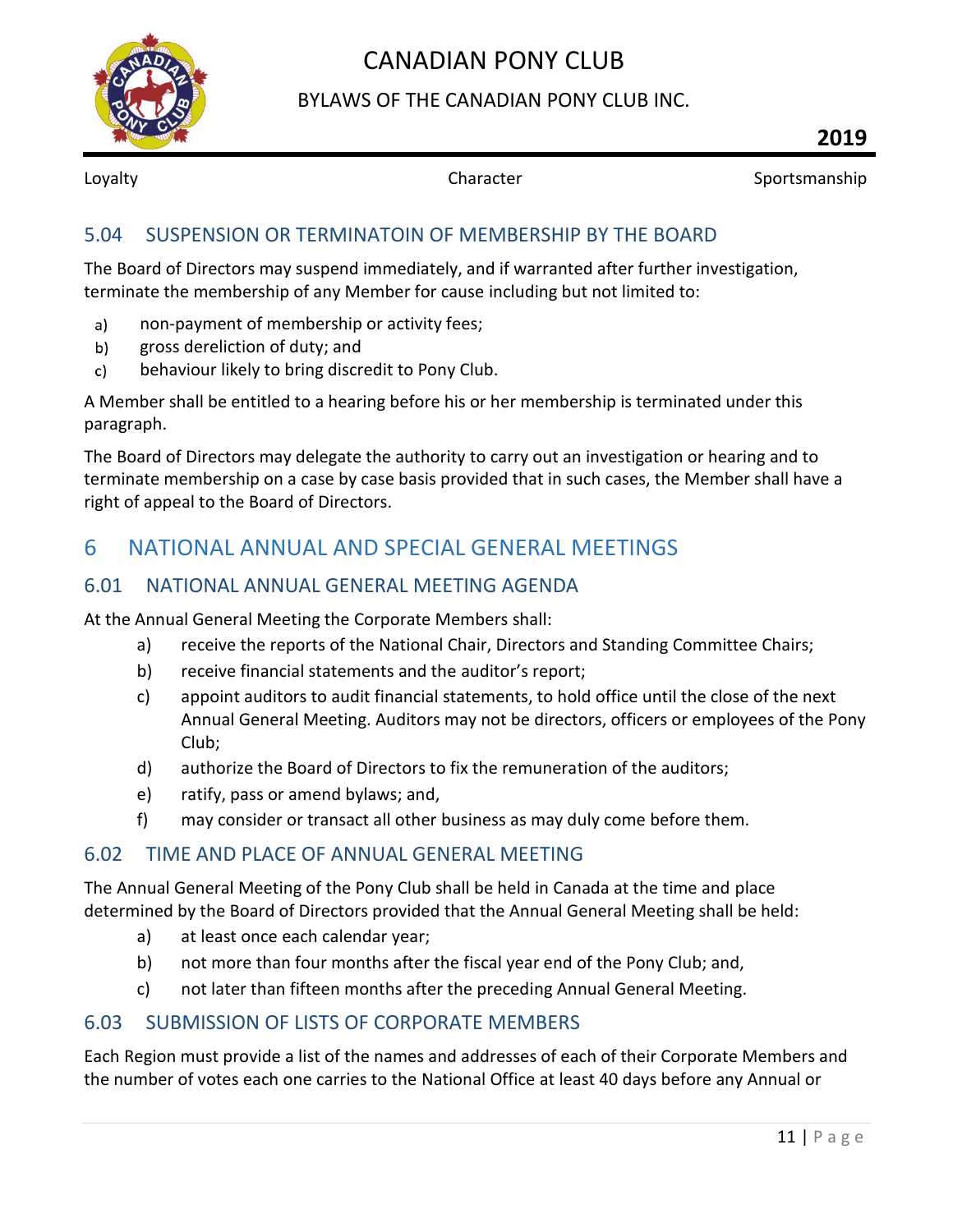

#### BYLAWS OF THE CANADIAN PONY CLUB INC.

Loyalty **Sportsmanship** Character **Sportsmanship** 

Special General meeting. Failure to provide such a list will mean that the Region has no elected or selected Corporate Members and that the Director elected by that region will carry all of the region's voting rights as per section 3.02 c).

### <span id="page-12-0"></span>6.04 PROXY RIGHTS FOR ANNUAL OR SPECIAL GENERAL MEETINGS

A Corporate Member may give his or her written proxy to another Corporate Member who is entitled to vote at the meeting. The proxy holder shall register the proxy with the National Office prior to the meeting being called to order.

### <span id="page-12-1"></span>6.05 QUORUM FOR ANNUAL OR SPECIAL GENERAL MEETINGS

A quorum for the transaction of business at Annual and Special General Meetings shall be ten (10) Corporate Members present in person provided that this must include Corporate Members from at least one third of the Regions.

### <span id="page-12-2"></span>6.06 NOTICE FOR ANNUAL GENERAL MEETING

Written notice of an Annual General Meeting stating the place, date and hour of such meetings and including a proxy form shall be mailed to each Corporate Member not less than thirty (30) days before the date of the meeting. The written notice may be delivered by hand, mail, fax transmission, electronic mail transmission, or other means such as the Board of Directors may allow from time to time. The notice shall provide the Corporate Members with enough information to allow them to make a reasoned decision as to the importance of their attendance at the meeting. Normally, this will be a simple agenda of items to be discussed but where special and unusual business is included, additional details may be required.

### <span id="page-12-3"></span>6.07 PROCEDURES FOR SPECIAL GENERAL MEETINGS

A Special General Meeting of Pony Club shall be called on the written request supported by a minimum of one-third (1/3) of Corporate Member votes as defined in paragraph 3.02 c). All provisions relating to Annual General Meetings shall apply to Special General Meetings, provided that no business may be transacted at a Special General Meeting other than that business specified in the notice of the meeting.

# <span id="page-12-4"></span>7 BOARD OF DIRECTORS

# <span id="page-12-5"></span>7.01 COMPOSITION OF THE BOARD OF DIRECTORS

The Board of Directors of the Pony Club shall consist of the National Chair, one (1) Director elected from each Region, and three (3) Directors who are Active Members, one of whom shall reside east of Manitoba, and one of whom shall reside west of Ontario. The immediate Past Chair and the incoming Active Member Director shall be non-voting members of the Board of Directors.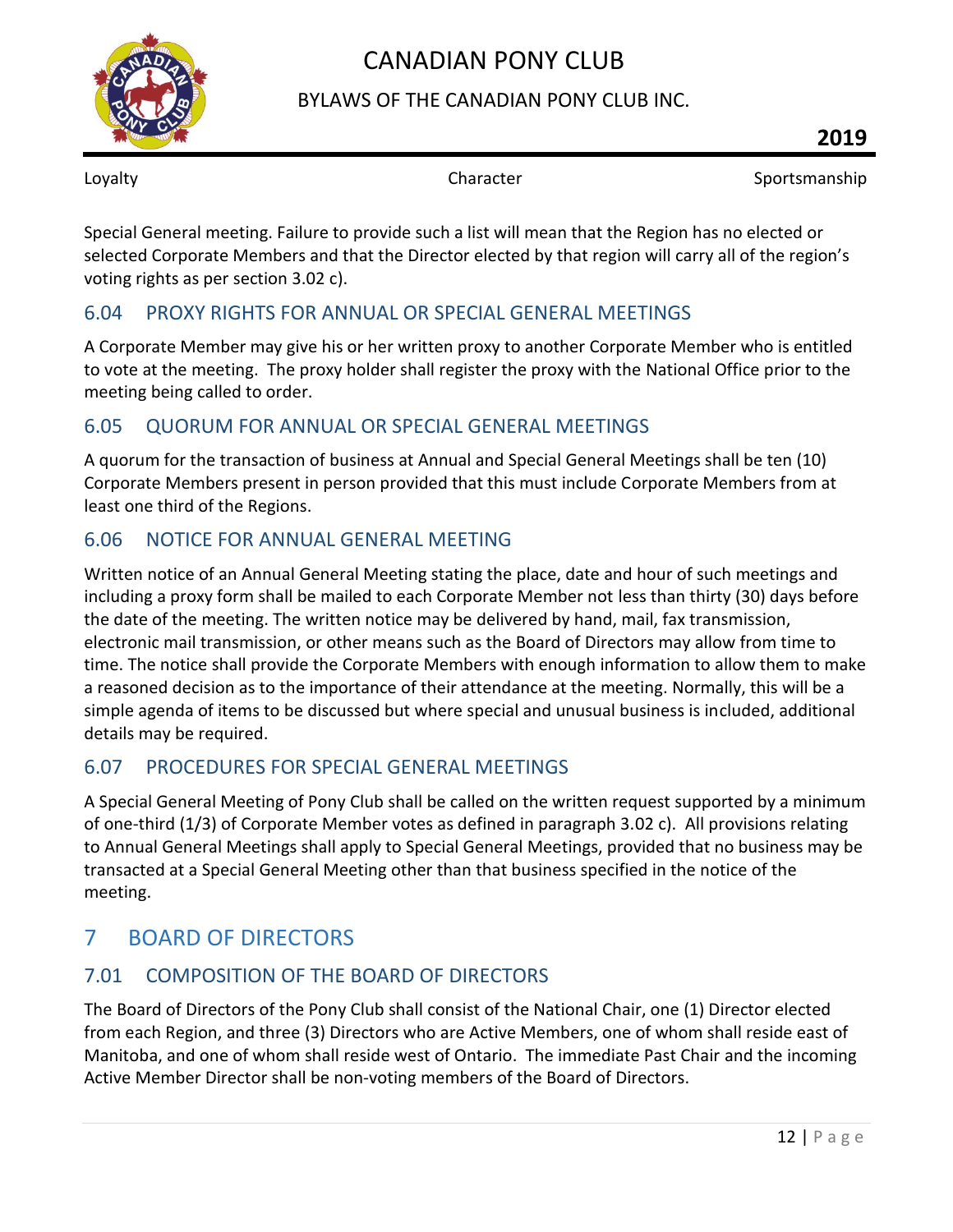

#### BYLAWS OF THE CANADIAN PONY CLUB INC.

Loyalty **Sportsmanship** Character **Character** Sportsmanship

#### <span id="page-13-0"></span>7.02 ELECTION OF ACTIVE MEMBERS DIRECTORS

The Board of Directors shall elect the Active Member Directors from amongst nominations received from any Region wishing to propose a nominee.

#### <span id="page-13-1"></span>7.03 POWERS AND DUTIES

The Board of Directors shall be vested with the overall authority to establish policies to control and manage the activities, affairs and finances of the Pony Club subject to these bylaws. The Board of Directors shall be authorized, without limiting the generality of the foregoing, to carry out the following duties:

- a) govern the activities and affairs of the Pony Club and deal with all matters that may arise;
- b) establish and monitor appropriate activities to carry out the objects of the Pony Club;
- c) establish policies with respect to Regions and Branches;
- d) establish a rotation amongst Regions for the election of Directors to ensure overlapping terms for the Directors;
- e) approve Regional or Branch Regulations;
- f) set terms of reference for committees or sub-committees including the Management, Standing and ad hoc committees; and,
- g) approve the annual budget and financial statements of the Pony Club.

Provided that all Directors of the Pony Club shall carry out their duties at all times with a view to the best overall interest of the Pony Club.

#### <span id="page-13-2"></span>7.04 INTERPRETATION OF RULES

The Board of Directors decisions concerning interpretation of rules or matters in dispute including the interpretation of these bylaws shall govern.

#### <span id="page-13-3"></span>7.05 BANKING AND BORROWING

The Board of Directors may from time to time pass such banking resolutions as the Directors determine to be appropriate. The Board of Directors may from time to time borrow money on the credit of the Pony Club and provide such security for any funds borrowed as may be required.

#### <span id="page-13-4"></span>7.06 POWER TO APPOINT AND EMPLOY

The Board of Directors may appoint agents and hire employees as it may from time to time deem necessary and such persons shall have the authority and perform the duties prescribed by the Board of Directors at the time of their appointment.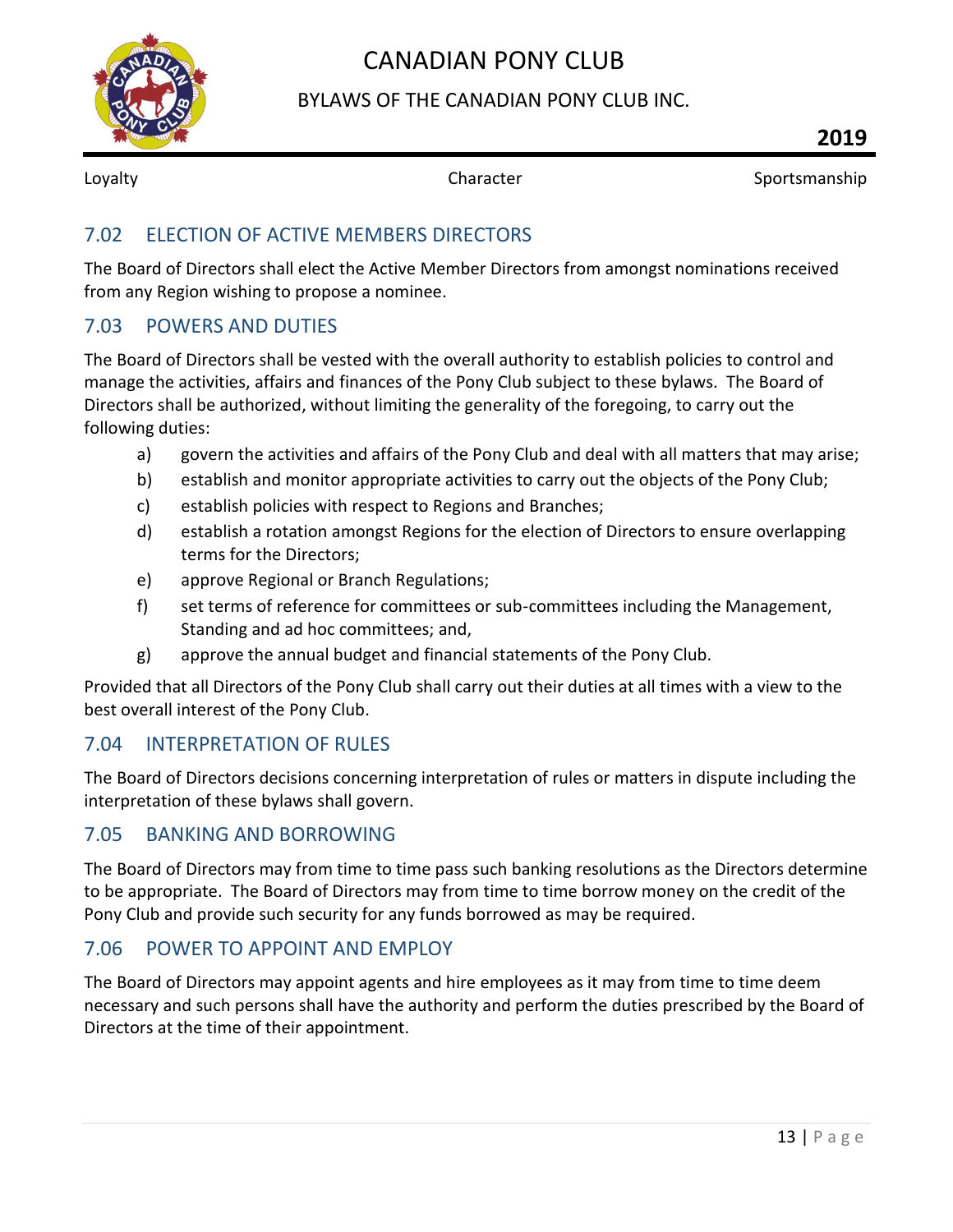

### BYLAWS OF THE CANADIAN PONY CLUB INC.

Loyalty **Sportsmanship** Character **Sportsmanship** 

#### <span id="page-14-0"></span>7.07 NATIONAL CHAIR

The Board of Directors shall be chaired by the National Chair.

#### <span id="page-14-1"></span>7.08 FREQUENCY, LOCATION OF BOARD MEETINGS

The Board of Directors shall meet two (2) times in each calendar year at the call of the National Chair at such place in Canada as the Board of Directors may from time to time determine. Where circumstances warrant, additional meetings of the Board of Directors may be called by the National Chair, National Vice Chair or any five Directors.

#### <span id="page-14-2"></span>7.09 METHODS USED FOR BOARD MEETINGS

If at least 75% of the Directors consent, Directors may participate in meetings of the Board of Directors by telephone or other electronic devices provided that all persons participating in the meeting can communicate with each other. A Director participating in the meeting by the above means is deemed to be present at the meeting for the purposes of establishing quorum.

#### <span id="page-14-3"></span>7.10 QUOROM

A quorum at meetings of the Board of Directors shall consist of a majority of the members of the Board of Directors.

#### <span id="page-14-4"></span>7.11 NO SUBSTITUTE DIRECTORS

In the event that a Director is unable to attend a Board of Directors meeting, the Region that elected that Director shall be entitled to designate a representative to attend and participate at the meeting, provided that the designated representative shall not be entitled to vote on matters arising at the meeting nor to attend in camera sessions.

#### <span id="page-14-5"></span>7.12 DIRECTORS TERM OF OFFICE

The term of office for all Directors elected by the Regions is two (2) years. Directors may be re-elected for any number of consecutive terms. The term for the Active Member Directors is three (3) years.

#### <span id="page-14-6"></span>7.13 START AND END OF TERMS DEFINED

Terms of office for Directors shall begin on January 1 following the date of their election and end on Dec 31 of the last year of their term.

#### <span id="page-14-7"></span>7.14 FILLING VACANCIES ON THE BOARD

If for any reason, a Director cannot complete his or her term in office, a replacement shall be selected as per paragraph 11.17.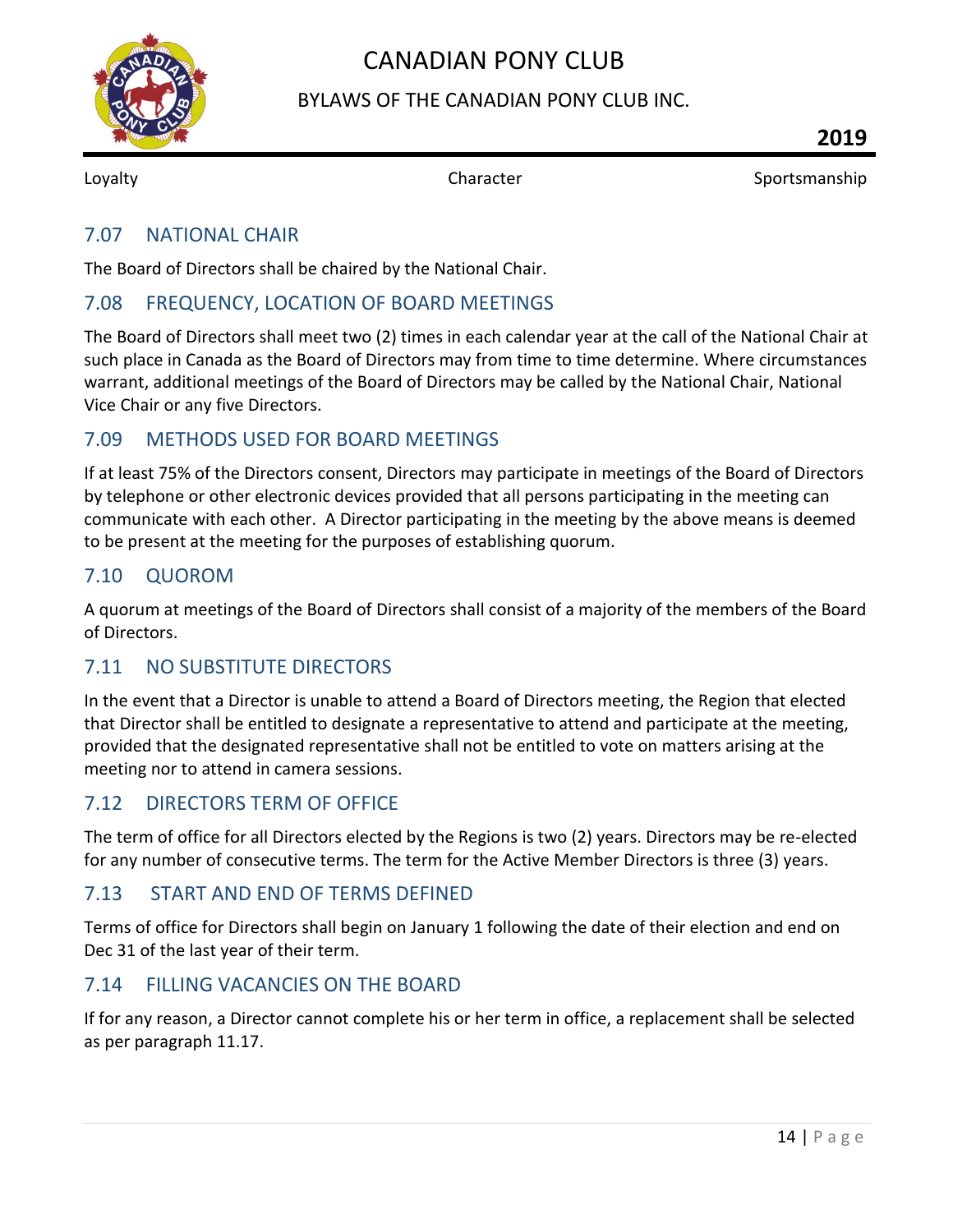

### BYLAWS OF THE CANADIAN PONY CLUB INC.

Loyalty **Sportsmanship** Character **Sportsmanship** 

### <span id="page-15-0"></span>7.15 VOTING PROCEDURES AT BOARD MEETINGS

Subject to 7.16, each Member of the Board of Directors, excluding the National Chair, shall have one (1) vote at Board of Directors meetings, provided that the National Chair may vote in the event of a tie. Except as specified elsewhere in these bylaws or by Canadian law, questions arising at meetings of the Board of Directors shall be decided by a majority of votes. The incoming Active Member Director does not carry a vote.

### <span id="page-15-1"></span>7.16 VOTING PROCEDURES FOR NATIONAL ELECTIONS

Notwithstanding paragraph 7.15, each member of the Board of Directors, including the National Chair, shall have one (1) vote at the election of officers. The election of officers of the Pony Club shall be decided by a majority of votes. In the event of a tie, voting shall be repeated until the elections are concluded by a majority of votes.

### <span id="page-15-2"></span>7.17 NOTICE OF BOARD MEETINGS

Notice of meetings of the Board of Directors shall be sent to all Directors at least twenty-one (21) days before the meeting. The notice may be delivered by hand, mail, fax transmission, electronic mail transmission, or other means such as the Board of Directors may allow from time to time.

### <span id="page-15-3"></span>7.18 INDEMNITY FOR DIRECTORS AND OTHERS

Every Director or Officer of Pony Club and any person directly involved in the operation of the Pony Club at an International, a National, a Regional or at a Branch level and his or her respective heirs and legal representatives shall be indemnified out of the funds of the Pony Club against all costs, charges and expenses, including an amount paid to settle an action or satisfy a judgement, reasonably incurred in relation to any action to which the Director or Officer and any person directly involved in the operation of the Pony Club at an International, a National, a Regional or at a Branch level is made a party by reason of his or her being a Director or Officer, and any person directly involved in the operation of the Pony Club at an International, a National, a Regional or at a Branch level, if:

- a) the Director or Officer and any person directly involved in the operation of the Pony Club at an International, a National, a Regional or at a Branch level acted honestly and in good faith in such matter with a view to the best interest of the Pony Club; and,
- b) the costs, charges and expenses incurred by the Director or Officer and any person directly involved in the operation of the Pony Club at an International, a National, a Regional or at a Branch level were not occasioned by his or her own willful neglect or default.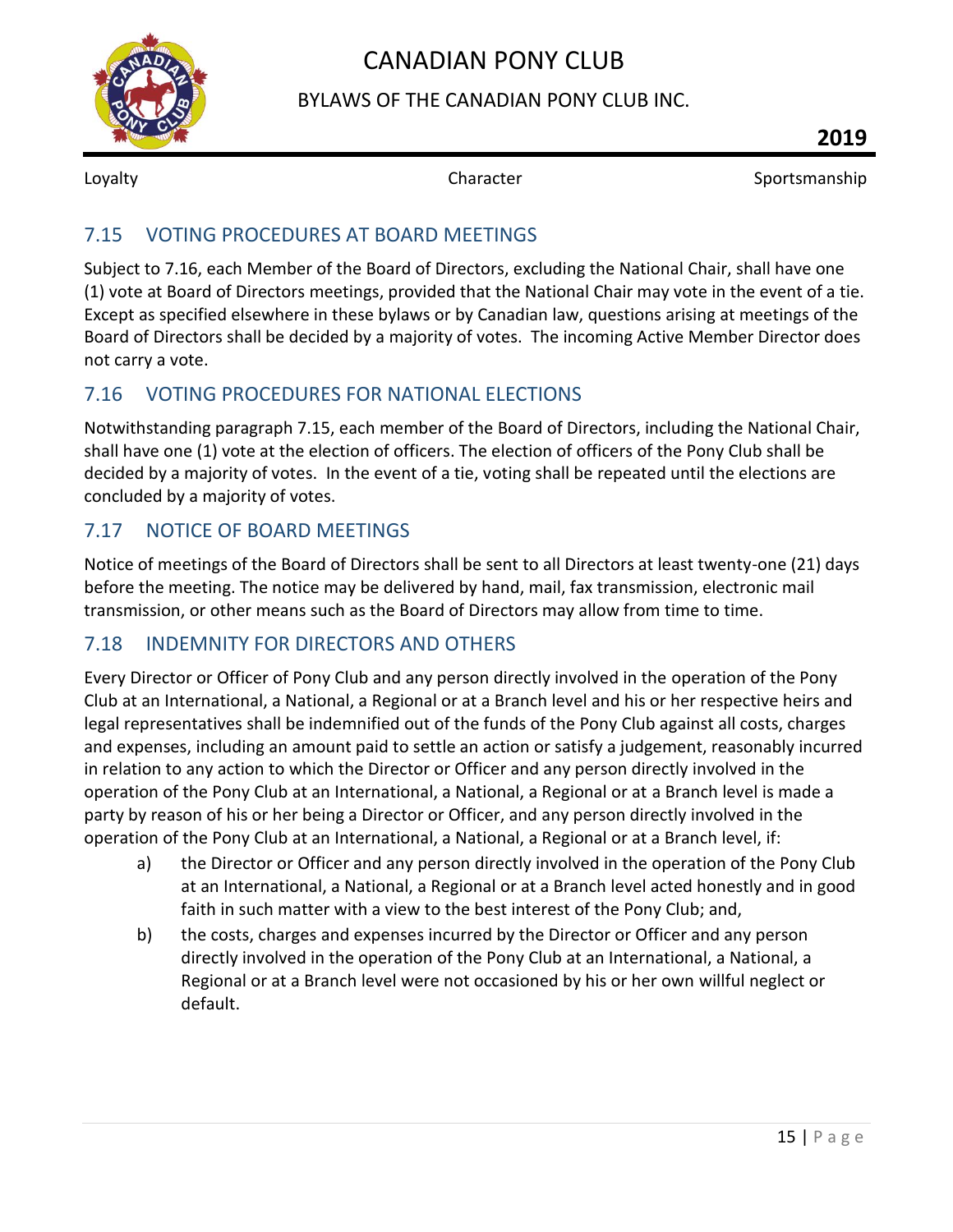

#### BYLAWS OF THE CANADIAN PONY CLUB INC.

<span id="page-16-0"></span>

Loyalty **Sportsmanship** Character **Sportsmanship** 

### 8 NATIONAL OFFICERS

#### <span id="page-16-1"></span>8.01 WHO ARE THE OFFICERS

The Officers of Pony Club shall consist of the National Chair, National Vice-Chair, Finance Chair and Secretary and such other Officers as the Board of Directors may from time to time elect.

#### <span id="page-16-2"></span>8.02 ELECTION OF OFFICERS

Officers of Pony Club shall be elected by the Board of Directors from amongst themselves.

#### <span id="page-16-3"></span>8.03 FILLING VACANCIES

If an Officer resigns or for any other reason cannot complete his or her term, the Board of Directors may elect a replacement from among themselves to complete the unexpired portion of the term

#### <span id="page-16-4"></span>8.04 REPLACEMENT OF A DIRECTOR WHEN THEY BECOME NATIONAL CHAIR

When any Director becomes National Chair, his or her position as a Director representing a Region shall immediately be declared vacant and shall be filled as described in paragraph 11.17.

#### <span id="page-16-5"></span>8.05 DUTIES OF OFFICERS

The Officers of Pony Club shall carry out the duties that are ordinarily and properly associated with their respective offices. Officers' duties shall be established in terms of references approved from time to time by the Board of Directors with reference to the following fundamental duties:

#### <span id="page-16-6"></span>**a) The National Chair shall:**

- (i) oversee the administration of Pony Club;
- (ii) preside at all national meetings;
- (iii) be an ex-officio Member of all committees;
- (iv) represent Pony Club at all levels across Canada and internationally; and,
- (v) be a member of the Management Committee.

#### <span id="page-16-7"></span>**b) The National Vice-Chair shall:**

- (i) act in the absence of the National Chair, and in such case, shall exercise all of the powers and duties of the National Chair;
- (ii) be responsible for the co-ordination of national Pony Club activities and the co-ordination of Pony Club activities between Regions; and,
- (iii) be a member of the Management Committee.

#### <span id="page-16-8"></span>**c) The Finance Chair shall:**

(i) be charged with all financial responsibilities of Pony Club;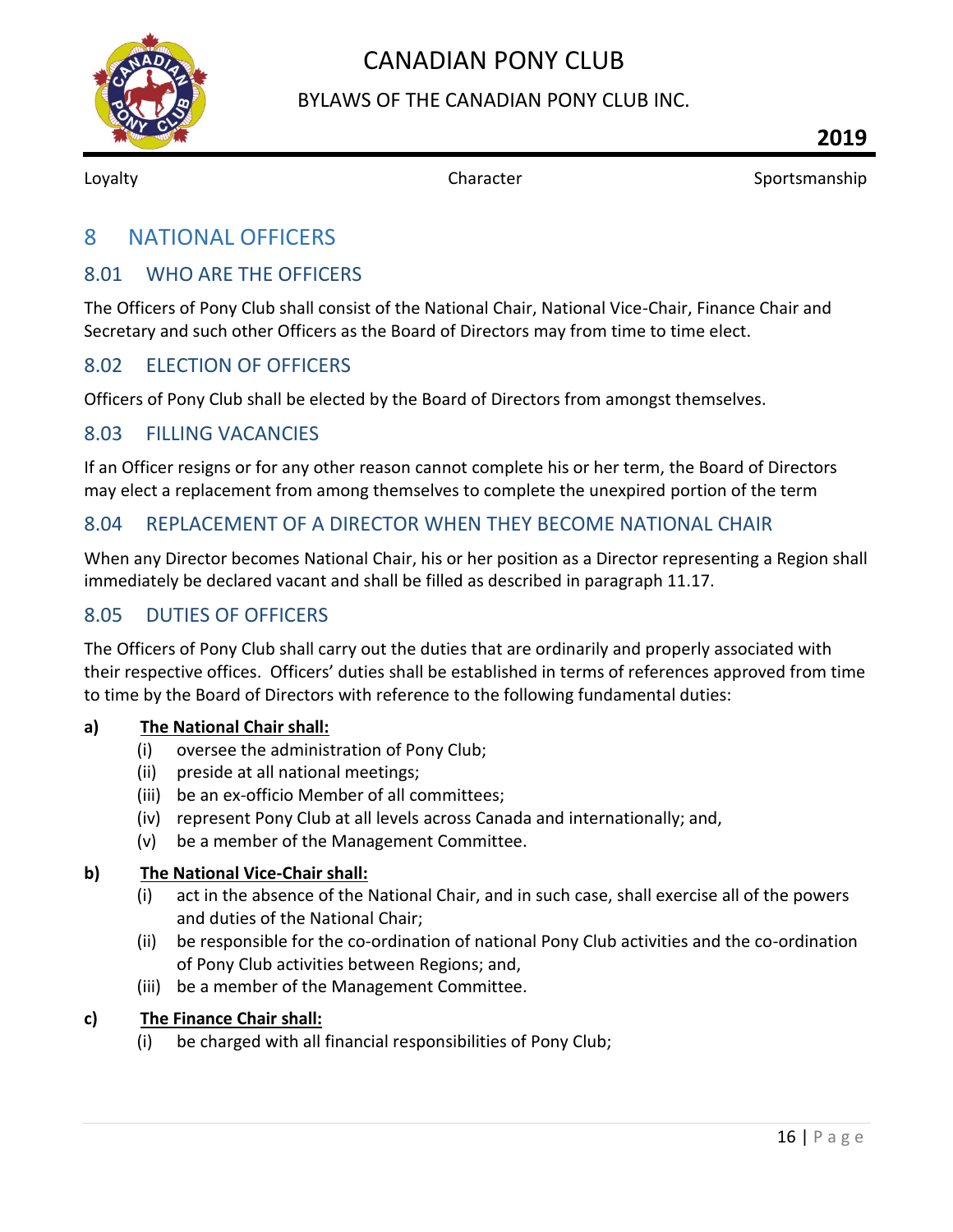

### BYLAWS OF THE CANADIAN PONY CLUB INC.

Loyalty **Sportsmanship** Character **Character** Sportsmanship

- (ii) be responsible for books of account to be maintained, and available for inspection by any member of the Board of Directors, any member of a Regional Committee, or any member of a Branch Executive Committee at such time and in such place as is reasonable;
- (iii) ensure that such books of account are audited as required;
- (iv) be responsible for preparing and presenting to the Board of Directors a proposed budget for the following fiscal year, or subsequent fiscal years as determined by the Board of Directors;
- (v) be responsible for fund raising in accordance with the budget approved by the Board of Directors; and,
- (vi) be a member of the Management Committee.

Provided that some or all of such activities except for item (vi) may be delegated to a financial assistant or treasurer, who need not be a Member of the Board of Directors;

#### <span id="page-17-0"></span>**d) The Secretary shall:**

- (i) give notice of all national meetings;
- (ii) take minutes at all national meetings;
- (iii) circulate minutes of all national meetings;
- (iv) maintain a list of Members of Pony Club; and,
- (v) maintain appropriate minute books which shall be available for inspection by any member of the Board of Directors, any member of a Regional Committee, or any member of a Branch Executive Committee at such time and in such place as is reasonable.

Provided that some or all of such activities may be delegated to an assistant, who need not be a Member of the Board of Directors.

### <span id="page-17-1"></span>8.06 TERM OF OFFICE EXCEPT FOR NATIONAL CHAIR

With the exception of the National Chair, the term of office for all Officers is one year and Officers may be elected to serve for any number of consecutive terms in the same office.

#### <span id="page-17-2"></span>8.07 TERM OF OFFICE FOR NATIONAL CHAIR

The term of office for a National Chair shall be 2 years. A National Chair shall be eligible for re-election by the Board of Directors for a second term but shall not serve more than two consecutive terms in office. He or she shall be eligible for re-election following the completion of the term of office of his or her successor.

### <span id="page-17-3"></span>8.08 DEFINITION OF "YEAR" IN TERMS OF OFFICE

Terms of office for all Officers shall begin immediately when they are elected. Each "year" in the term shall be the time from their election to the time when elections are called at the meeting closest to one calendar year later.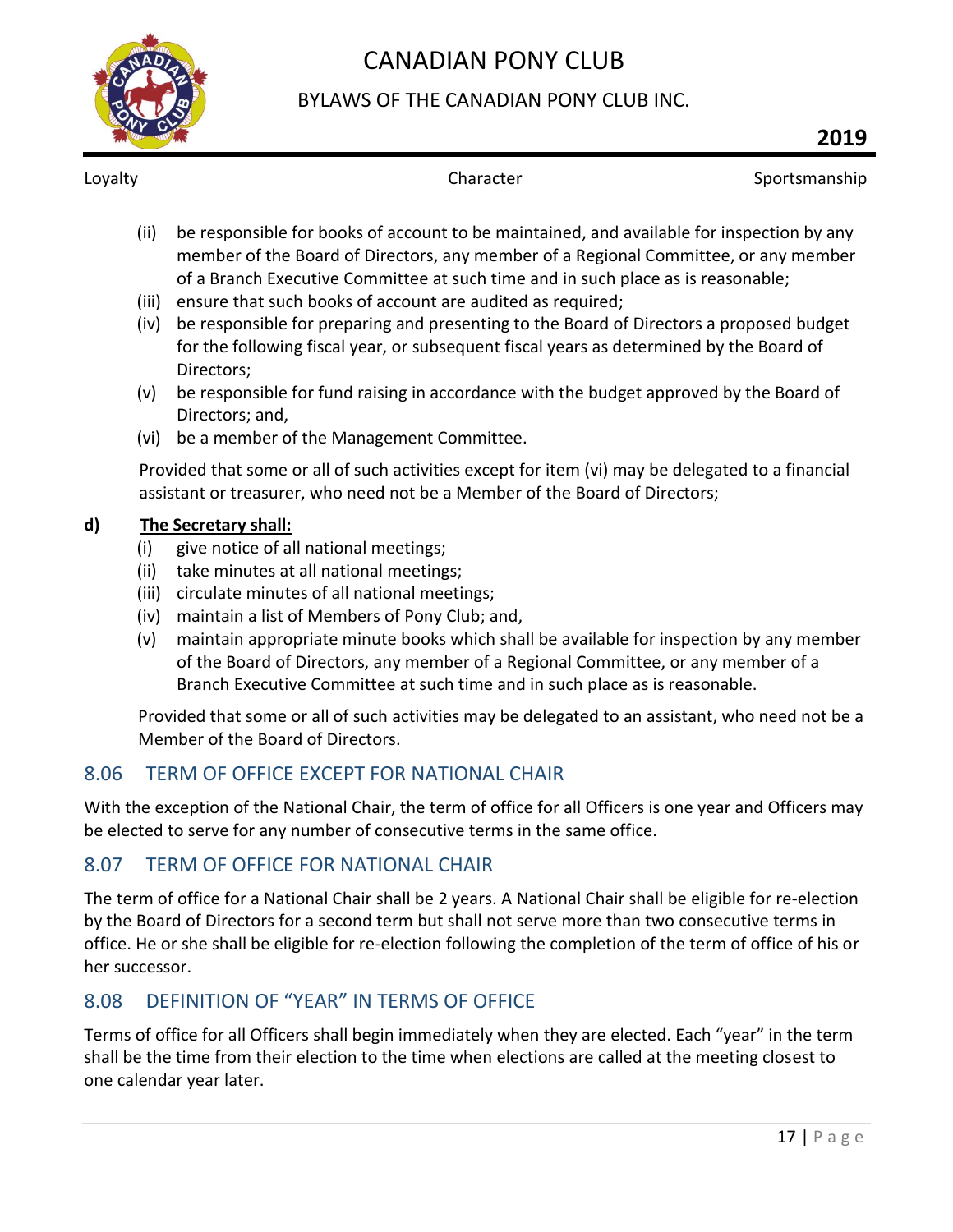

BYLAWS OF THE CANADIAN PONY CLUB INC.

<span id="page-18-0"></span>

Loyalty **Sportsmanship** Character **Sportsmanship** Character Sportsmanship

### 9 MANAGEMENT COMMITTEE

#### <span id="page-18-1"></span>9.01 COMPOSITION

The Management Committee shall consist of the National Chair, the National Vice-Chair and the National Finance Chair plus additional members who shall be elected annually by the Board of Directors from amongst themselves so that the total membership of the Management Committee is 5 persons. In the event of a vacancy during the year, the Board of Directors shall elect a replacement from within its numbers. (Revised April 2007)

#### <span id="page-18-2"></span>9.02 POWERS AND DUTIES

The Management Committee shall be vested with the complete authority of the Board of Directors to make day to day decisions and manage the activities, affairs and finances, including budget changes, of the Pony Club between meetings of the Board of Directors, subject only to terms of reference which may be established from time to time by the Board of Directors. The Management Committee shall carry out its duties at all times with a view to the best overall interest of the Pony Club.

#### <span id="page-18-3"></span>9.03 FREQUENCY OF MEETINGS

The National Chair shall Chair the Management Committee, which shall meet at the call of the National Chair after reasonable notice has been provided, or as directed by the Board of Directors. The Management Committee shall meet in person or by other means as is deemed appropriate.

#### <span id="page-18-4"></span>9.04 QUORUM

A quorum of the Management Committee shall consist of three (3) Members. All members of the Management Committee, including the National Chair, who are participating in the meeting shall have one vote on all matters. Except as specified elsewhere in these bylaws or by Canadian law, questions shall be decided by a majority of the Members participating in the meeting, provided that in the event of a tie, the motion shall be defeated.

### <span id="page-18-5"></span>10 NATIONAL COMMITTEES

#### <span id="page-18-6"></span>10.01 WHICH COMMITTEES ARE THERE

There shall be National Committees for each of Testing, Education, Communications, and for each of the competitive disciplines which the Board of Directors may from time to time recognize as national disciplines.

#### <span id="page-18-7"></span>10.02 PARTICIPATING REGIONS – TESTING AND EDUCATION

Each region shall have the right to elect or appoint one representative to each of the Testing, Education, and Communications Committees.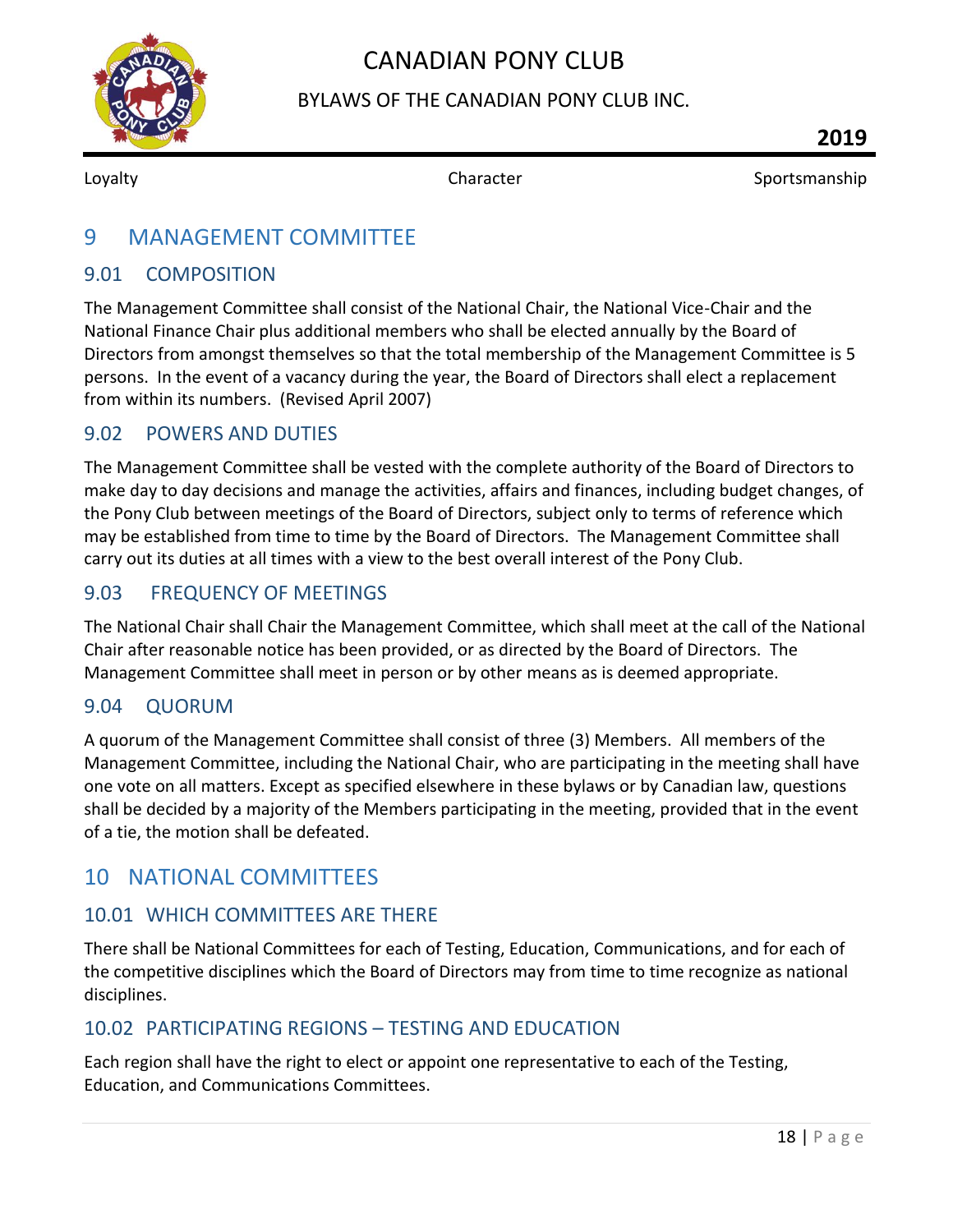

#### BYLAWS OF THE CANADIAN PONY CLUB INC.

Loyalty **Sportsmanship** Character **Sportsmanship** Character Sportsmanship

#### <span id="page-19-0"></span>10.03 PARTICIPATING REGIONS – OTHER

Each Region which participates in a recognized national discipline shall have the right to elect or appoint one representative to the National Committee for each discipline in which it participates.

#### <span id="page-19-1"></span>10.04 DEFINITION OF PARTICIPATION

The National Committees for the competitive disciplines must establish and maintain, subject to approval of the Board of Directors, criteria for determining which Regions are or are not actively participating in that discipline.

#### <span id="page-19-2"></span>10.05 APPOINTMENT OF ADDITIONAL MEMBERS

Additional voting or non-voting National Committee members may be appointed by the Board of Directors from time to time or may be included at the request of the National Committee subject to approval by the Board of Directors. All voting members of any national committee must be 18 yrs. of age or older.

#### <span id="page-19-3"></span>10.06 APPOINTMENT OF ADDITIONAL MEMBERS

National Committee Chairs shall be elected by the Board of Directors for a one (1) year term of office which shall begin immediately following their election and end when the Board of Directors elects a successor. A National Committee Chair may or may not be a Member of the Board of Directors.

#### <span id="page-19-4"></span>10.07 REPLACEMENT OF A COMMITTEE IF MEMBER ELECTED CHAIR

If the representative of any Region is elected the National Committee Chair for any discipline, that Region may elect or appoint a replacement to serve the remainder of the term as the Region's representative.

#### <span id="page-19-5"></span>10.08 FILLING VACANCIES – NATIONAL COMMITTEE CHAIRS

If a National Committee Chair is for any reason unable to complete his or her term in office, the Board of Directors or the Management Committee may appoint a replacement to complete the unexpired portion of the term.

#### <span id="page-19-6"></span>10.09 FILLING VACANCIES – OTHER COMMITTEE MEMBERS

If a National Committee member who represents a Region is unable for any reason to complete his or her term in office, the Regional Committee of the Region which he or she represented may elect or appoint a replacement to complete the unexpired portion of the term.

#### <span id="page-19-7"></span>10.10 TERMS OF REFERENCE FOR NATIONAL COMMITTEES

The Board of Directors may from time to time establish or revise terms of reference for each National Committee and/or National Committee Chair as it deems expedient.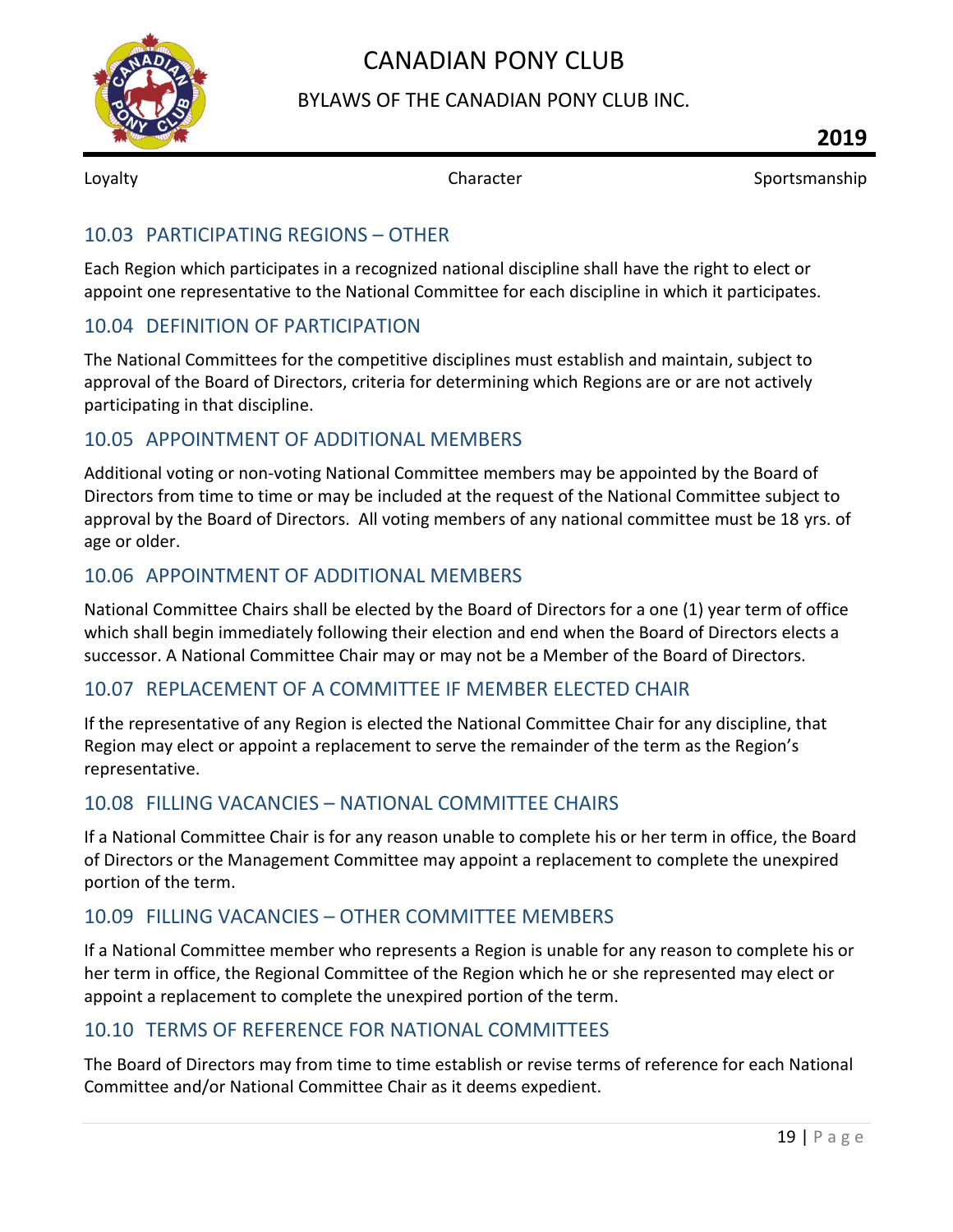

#### BYLAWS OF THE CANADIAN PONY CLUB INC.

Loyalty **Sportsmanship** Character **Sportsmanship** Character Sportsmanship

#### <span id="page-20-0"></span>10.11 ESTABLISHING OR DISBANDING NATIONAL WORKING COMMITTEES

In addition to the above committees, the Board of Directors may from time to time establish or disband working committees and/or establish or revise terms of reference for each working committee as it deems expedient. Working committees are committees such as Finance or Risk Management which either have a specific assigned task or whose members must have specific skills and where representation from all regions is less important than the skills needed to manage the assigned tasks.

#### <span id="page-20-1"></span>10.12 SELECTION OF MEMBERS OF WORKING COMMITTEES

All members of working committees shall be elected by the Board of Directors annually for a 1-year term beginning immediately upon election and each member may or may not be a member of the Board of Directors. The Board of Directors or the Management Committee may at any time elect additional working committee members who shall hold office until the next annual national elections.

#### <span id="page-20-2"></span>10.13 GENERAL RESTRICTION ON POWERS

<span id="page-20-3"></span>The duties of all National Committees shall be in accordance with the objects of the Pony Club.

### 11 REGIONS

#### <span id="page-20-4"></span>11.01 DEFINITION OF REGIONS

For the purpose of administration, the Pony Club shall consider Canada to be divided into Regions as limited and defined from time to time by the Board of Directors and approved at an Annual or Special General Meeting of Pony Club.

#### <span id="page-20-5"></span>11.02 AUTHORITY TO CREATE OR DISBAND REGIONS

No Regions may be removed, nor additional Regions created, except on the recommendation of the Board of Directors, subsequently approved and ratified at an Annual or Special General Meeting of Pony Club.

#### <span id="page-20-6"></span>11.03 AUTHORITY TO CHANGE REGION NAMES OR BOUNDARIES

The Board of Directors shall have the authority to revise the names of Regions or to make minor adjustments to the geographic boundaries of Regions at any time.

#### <span id="page-20-7"></span>11.04 POWERS AND DUTIES OF REGIONAL COMMITTEE

Regional Committees under the supervision of the Regional Chair shall be responsible for carrying out the following functions in addition to such further responsibilities as may be assigned from time to time by the Board of Directors: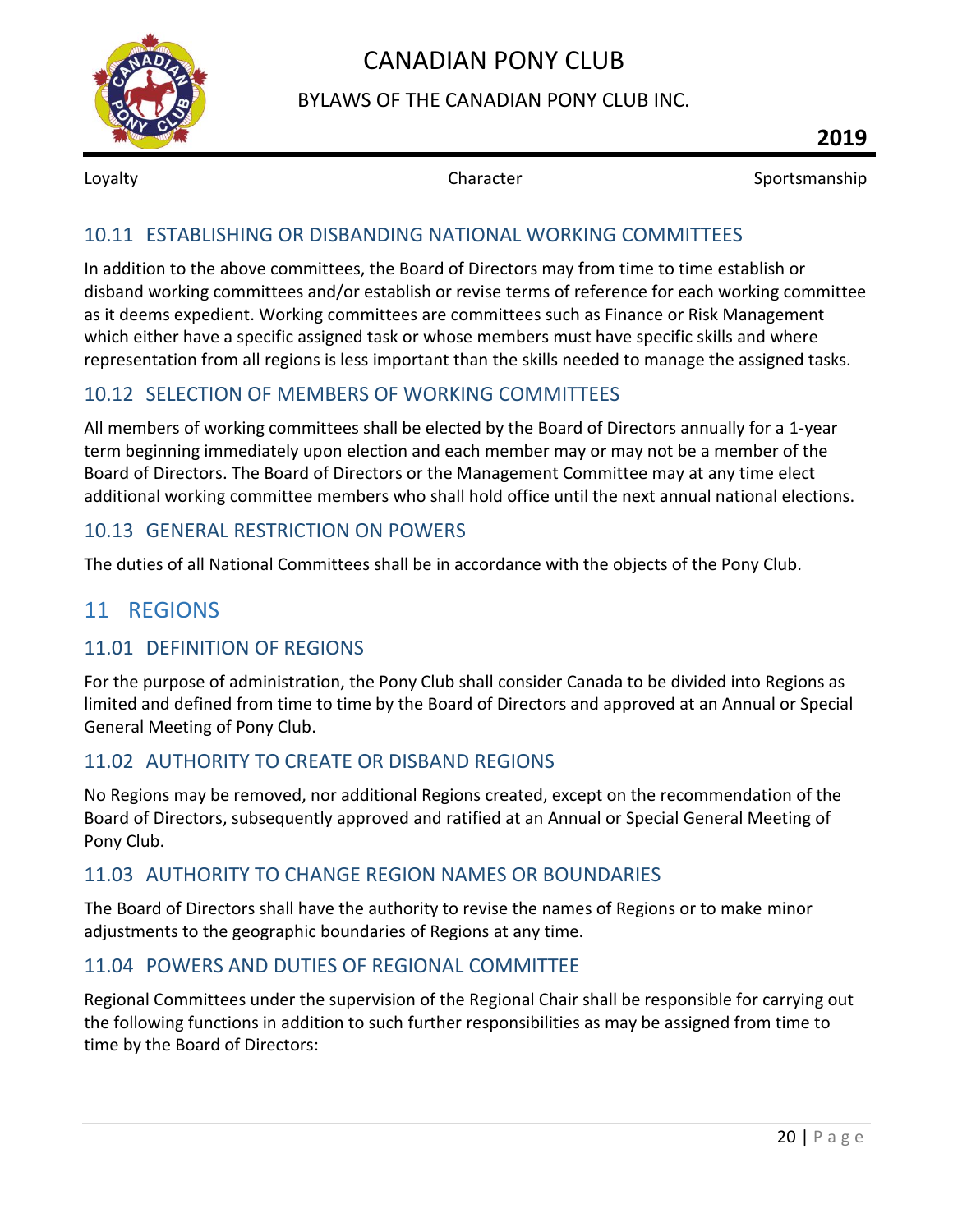

### BYLAWS OF THE CANADIAN PONY CLUB INC.

Loyalty **Sportsmanship** Character **Sportsmanship** 

- a) to co-ordinate and facilitate communication between Branches and the Board of Directors;
- b) to monitor Branches' activities within the Region;
- c) to encourage and promote the development of Branches;
- d) to collect membership and activity fees as necessary for the Branches within the Region and for the Region; and,
- e) to hold a Regional Annual General Meeting.

### <span id="page-21-0"></span>11.05 COMPOSITION OF REGIONAL COMMITTEES

Regional Committees shall consist of a Regional Chair, Vice Chair, Secretary, Treasurer, District Commissioners, Visiting Commissioners, the Director and Deputy Director elected by the Regional Committee [in the event that the Director or Deputy Director is not the Regional Chair], a Regional Youth Representative, and such further Members as may be elected or appointed by the Regional Committee from time to time provided that a majority of the voting members of each Regional Committee must be District Commissioners, Assistant District Commissioners, or other persons who are elected directly by individual Branches or directly by the Active Members of the Region. The Centre Administrator of any Centres in the Region has a seat on the Regional Committee and will carry one vote on the Regional Committee.

### <span id="page-21-1"></span>11.06 ADDITIONAL YOUTH REPRESENTATIVES AND THEIR ELECTION

The Regional Committee may increase the number of Regional Youth Representative positions, may create Branch Youth Representative positions on the Regional Committee, and may in its Rules and Regulations establish procedures to allow direct election of Youth Representatives by the Active Members. All such Regional Youth Representatives and Branch Youth Representatives shall be full members of the Regional Committee with all rights except for voting restrictions as in section 15. Each Centre in the Region is entitled to have one Centre Active Member, chosen by the Active Members of the Centre, who will represent the Centre Active Members and is eligible to be elected or appointed to the Regional Committee as the Regional Youth Rep.

#### <span id="page-21-2"></span>11.07 DEPUTY DIRECTOR

The Deputy Director shall work closely with the Region's Director and shall maintain an up to date knowledge of National issues. Regions may choose not to elect a Deputy Director, in which case, the Regional Chair if he or she is not the Region's Director shall also assume the office of Deputy Director. Otherwise, the position shall remain vacant. Refer to 11.17 for the procedure to have the Deputy Director replace the Director.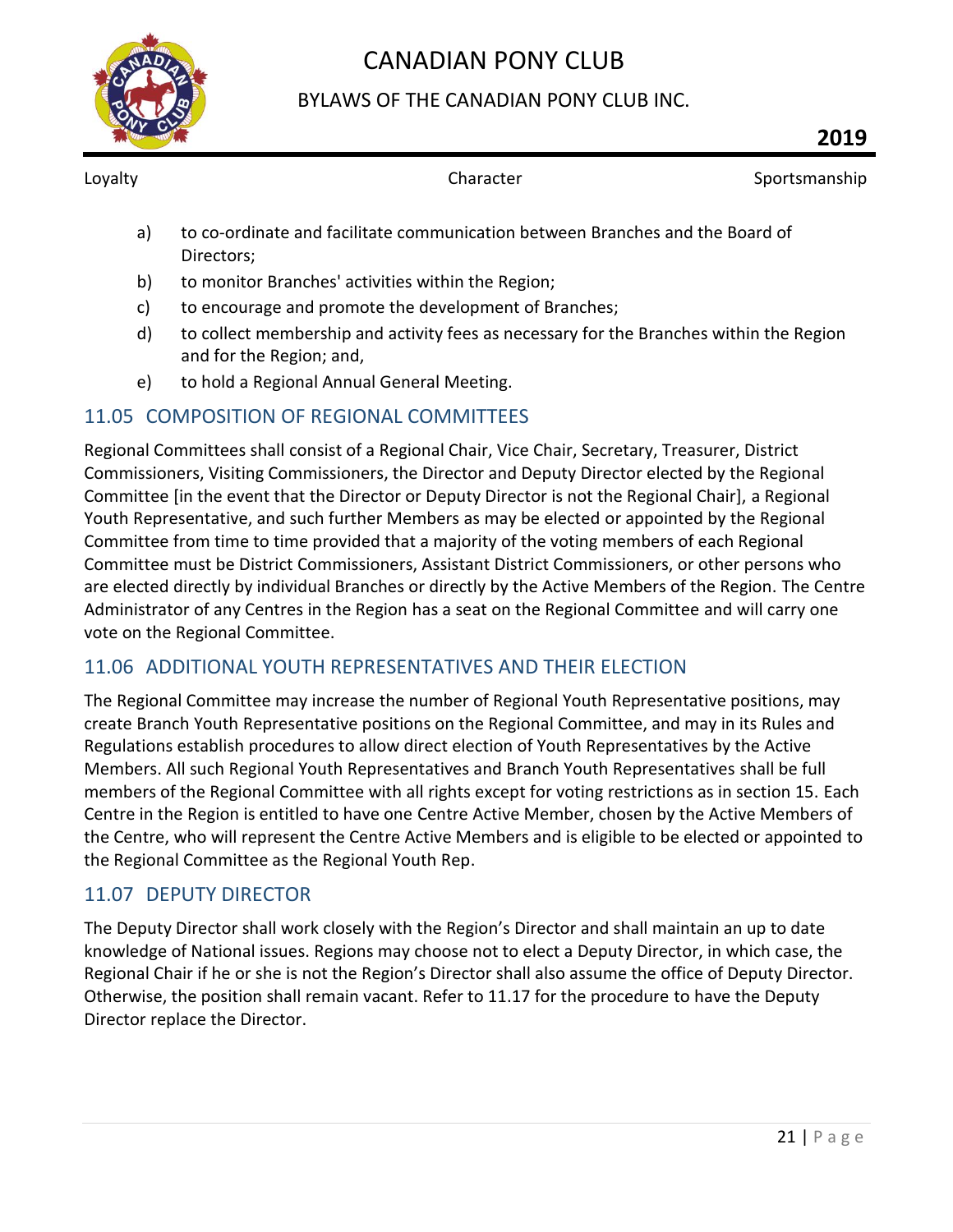

#### BYLAWS OF THE CANADIAN PONY CLUB INC.

Loyalty **Sportsmanship** Character **Sportsmanship** Character Sportsmanship

#### <span id="page-22-0"></span>11.08 ELECTION OF REGIONAL OFFICERS

Regional Committees shall elect Regional Officers from amongst the Members of the Regional Committee or other qualified candidates and they shall consist of the Regional Chair, Regional Vice-Chair, Regional Treasurer and Regional Secretary.

#### <span id="page-22-1"></span>11.09 AUTHORITY TO WITHHOLD APPROVAL OF REGIONAL OFFICERS

The Board of Directors shall have the authority to cancel the election of a Regional Chair or other Regional officer within 30 days of being notified of the results of such election. In order to be carried, motions to cancel an election must be supported by at least two thirds of the Board members.

#### <span id="page-22-2"></span>11.10 TERM OF OFFICE FOR REGIONAL CHAIR

Regional Committees shall be chaired by a Regional Chair. A Regional Chair's term of office shall be two (2) years.

#### <span id="page-22-3"></span>11.11 TERM OF OFFICE – OTHER REGIONAL COMMITTEE MEMBERS

Unless specified differently in Regional Rules and Regulations, the term of office for all members of the Regional Committee other than the Regional Chair, Director, and District Commissioners shall be one year beginning immediately upon their election and there shall be no limit on the number of consecutive terms a person may serve in the same office.

#### <span id="page-22-4"></span>11.12 SPECIAL POWERS OF REGIONAL CHAIR

The Regional Chair shall generally supervise and oversee the administration of the affairs of the Region. This includes the authority to suspend any decision of the Regional Committee or any subcommittee pending review by the Management Committee or Board of Directors if he or she believes that the decision is contrary to any Pony Club policy.

#### <span id="page-22-5"></span>11.13 VISITING COMMISSIONERS

Visiting Commissioners shall be elected by the Regional Committee from amongst those who are qualified and are capable of rendering assistance to a Region, Branch or Branches of the Pony Club. A Visiting Commissioner shall have the right to attend all meetings of the Regional Committee, Branch Executive Committees, all Branch functions within the Region which elected him or her and shall be available to give assistance and encouragement to the Region, Branches, and/or individual Members.

#### <span id="page-22-6"></span>11.14 REGIONAL RULES AND REGULATIONS

A Region may adopt Regional Rules and Regulations which may include terms of reference for the Regional Chair, Regional Officers, Visiting Commissioners and others provided that they are consistent with these bylaws and policies which may be established by the Board of Directors from time to time. Regional Rules and Regulations may amongst other matters deal with the following: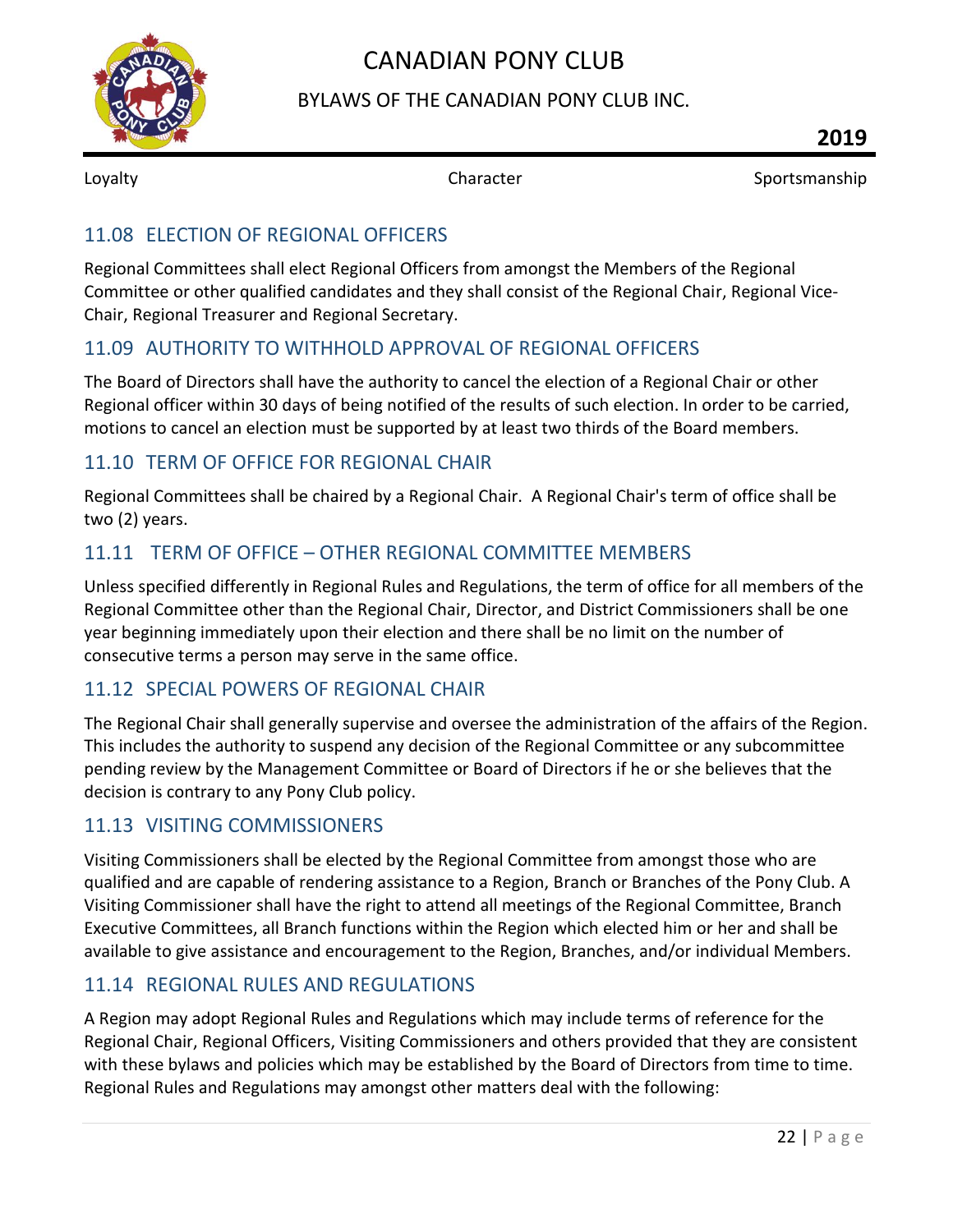

### BYLAWS OF THE CANADIAN PONY CLUB INC.

Loyalty **Sportsmanship** Character **Character** Sportsmanship

- a) qualifications for Active Members within the Region (in addition to National qualifications), Regional Associate Members and/or Regional office holders. Qualifications for Active Members must follow policies which may be set from time to time by the Board of Directors and must be approved by the Board of Directors or the Management Committee before taking effect;
- b) conflict of interest guidelines for Regional Associate Members and/or office holders;
- c) Regional Annual and Special General Meetings;
- d) election procedures for the Regional Chair, the Region's Director, and/or other Regional office holders;
- e) terms of office and/or limitations on consecutive terms served in office for all Regional offices;
- f) procedures for resolving controversy within the Region; and,
- g) establishing quorums for meetings.

Regional Rules and Regulations shall not become effective until approved by the Board of Directors or the Management Committee.

#### <span id="page-23-0"></span>11.15 ACTIVITY FEES

Activity fees may be set by a Region or Branch provided that such fees are consistent with policies that may be established from time to time by the Board of Directors.

### <span id="page-23-1"></span>11.16 REGIONAL ANNUAL GENERAL MEETING

Each Region shall hold a Regional Annual General Meeting at which it shall:

- a) If the position is vacant, elect a Member to the Board of Directors who may or may not be the Regional Chair;
- b) ratify, pass or amend Regional Regulations as required; and,
- c) receive reports from the Regional Chair, District Commissioners, and others as may duly be received.
- d) arrange that the finances of the region be reviewed by at least one person other than the Treasurer and who is not related to the Treasurer.

#### <span id="page-23-2"></span>11.17 FILLING A VACANCY – DIRECTOR

In the event that a Director elected by a Region is:

- a) elected by the Board of Directors to become the National Chair;
- b) removed from office or resigns; or,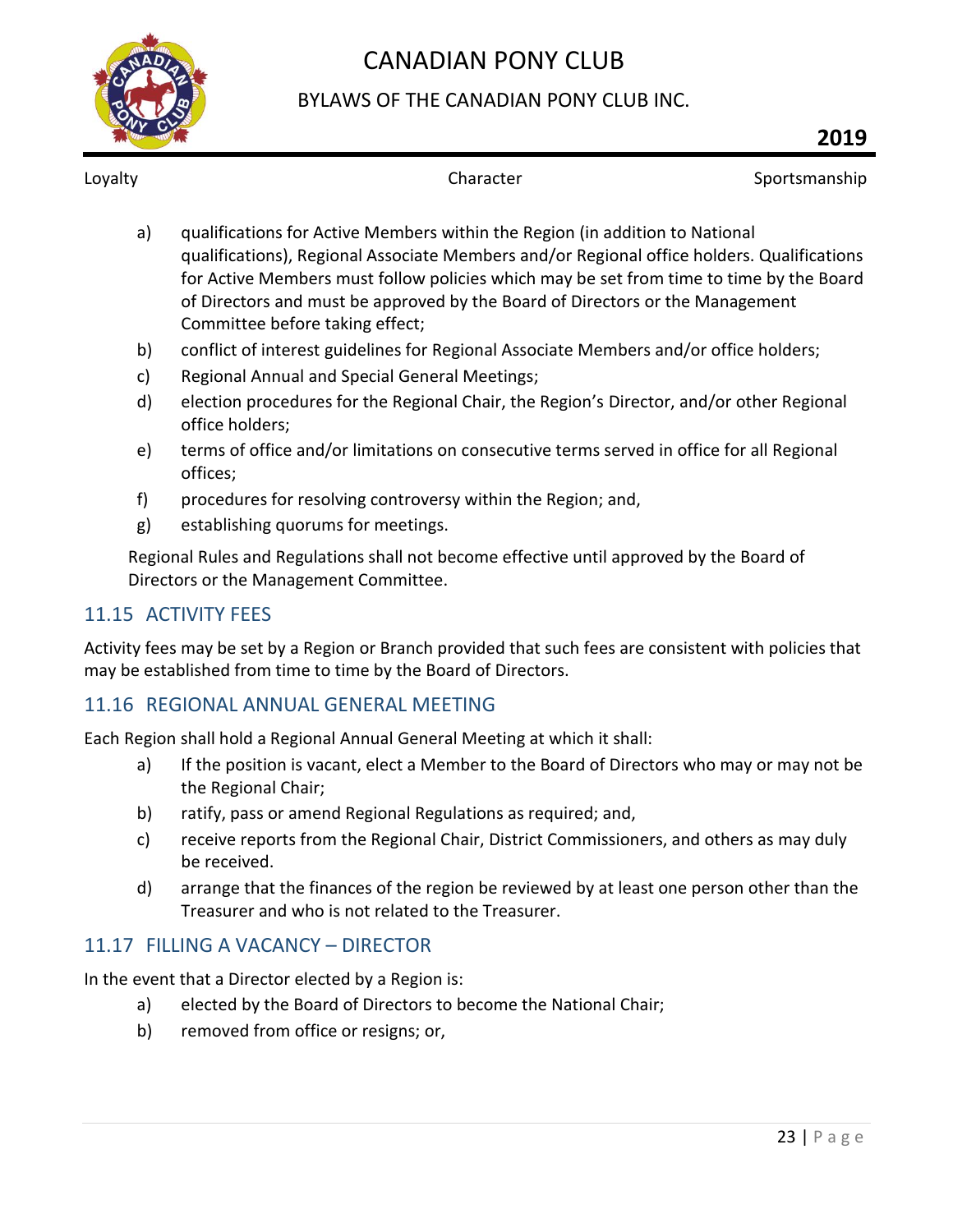

### BYLAWS OF THE CANADIAN PONY CLUB INC.

Loyalty **Sportsmanship** Character **Sportsmanship** Character Sportsmanship

c) is not able to complete his or her term of office for any other reason, the Deputy Director of the Region shall immediately assume the position of Director for the Region and shall serve the unexpired portion of the Director's term of office.

If the position of Deputy Director is vacant, the Region from which the Director was elected shall, at the earliest reasonable opportunity after the position is vacated and with at least 21 days' notice to all members of the Regional Committee, elect a new Director to complete the unexpired term of office.

### <span id="page-24-0"></span>11.18 FILLING A VACANCY – MEMBER ELECTED BY A BRANCH

If any member of the Regional Committee who was elected by a Branch is unable for any reason to complete his or her term in office, the Branch which elected him or her may appoint or elect a replacement to serve the unexpired portion of the term.

### <span id="page-24-1"></span>11.19 FILLING A VACANCY – OTHER MEMBERS

If any other member of the Regional Committee not included in paragraphs 11.17 or 11.18 is unable for any reason to complete his or her term in office, the Regional Committee may appoint or elect a replacement to serve the unexpired portion of the term.

### <span id="page-24-2"></span>11.20 ASSETS AND RECORDS OF DISBANDING REGIONS

Upon the closing or winding up of any Region of the Pony Club for whatsoever reason, its last Regional Chair holding office or in his or her absence the Director from that Region and the Regional Committee must remit all membership fees and other accounts due, all membership records of the Region, all Regional assets, all books, statements of account of the Region, and all other documents held by the Region in respect of or relating to affairs of the Region to the Board of Directors.

# <span id="page-24-3"></span>12 BRANCHES AND CENTRES

### <span id="page-24-4"></span>12.01 DEFINITION OF BRANCHES AND CENTRES

There shall be Branches of Pony Club within each Region for the purpose of promoting and implementing the objectives of Pony Club.

There may be Centres of Pony Club within each Region for the purpose of promoting and implementing the objectives of Pony Club.

### <span id="page-24-5"></span>12.02 AUTHORITY TO CREATE BRANCHES AND CENTRES

Regional Committees shall have the authority to create new Branches which shall become recognized Branches of the Pony Club immediately upon approval of the new Branch and its District Commissioner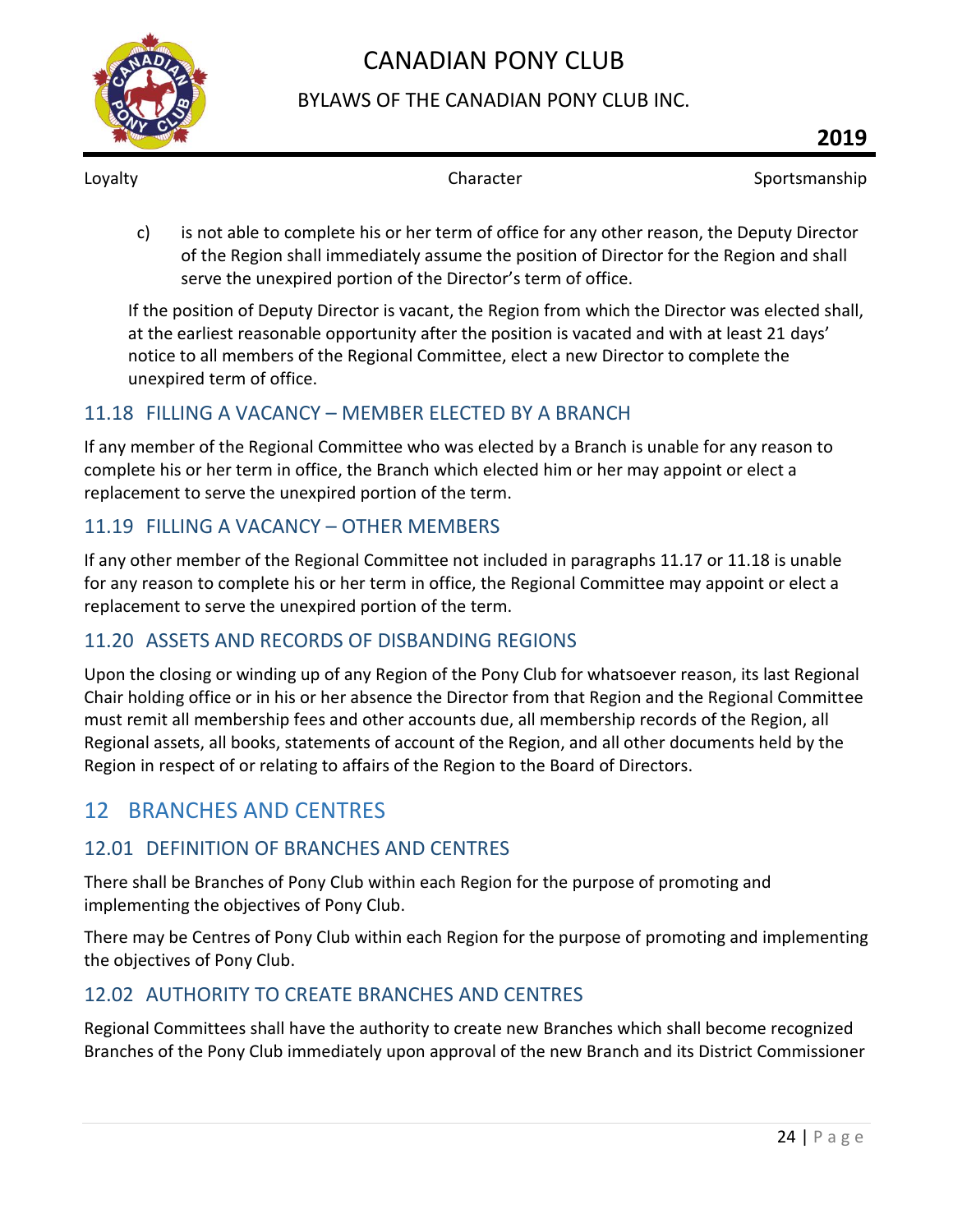

### BYLAWS OF THE CANADIAN PONY CLUB INC.

Loyalty **Sportsmanship** Character **Sportsmanship** Character Sportsmanship

by the Regional Committee. The name of any new Branch shall be tentative until approved by the Board of Directors.

Regional Committees shall have the authority to create new Centres which shall become recognized Centres of the Pony Club upon completing and filing all Centre paperwork and other requirements with the Regional Committee. The name of any new Centre shall be tentative until approved by the Board of Directors.

### <span id="page-25-0"></span>12.03 SUSPENSION OF BRANCHES OR CENTRES

Any Branch/Centre of the Pony Club is subject to suspension by the Board of Directors or the Regional Committee of the Region in which it is located if it is in violation of any Pony Club bylaw, rule, regulation, or policy and/or if in default of any membership, activity, or other fees or payments which are rightly due to its Region or to the Pony Club. A Branch of the Pony Club which has been suspended shall not take part in any Pony Club activities nor shall the members of its Branch Executive Committee be entitled to a vote at Regional meetings or general meetings of the Pony Club. The Centre Administrator of a suspended Centre will not be entitled to vote at Regional Meetings or general meetings of the Pony Club nor shall the suspended Centre take part in any Pony Club activities.

### <span id="page-25-1"></span>12.04 MANAGEMENT OF BRANCHES AND CENTRES

The affairs and activities of Branches shall be managed under the supervision of the District Commissioner by a Branch Executive Committee which shall be composed of a District Commissioner, Assistant District Commissioner, Branch Treasurer, and Branch Secretary.

The Centre does not have an executive and the affairs and activities shall be managed by the Centre Administrator. (CA)

### <span id="page-25-2"></span>12.05 ADDITIONS TO BRANCH EXECUTIVE COMMITTEE

If a Branch Executive Committee so wishes in order to help with the operations of a larger Branch, it may add 1 Executive Committee Member for each 5 registered Active Members in its Branch, to a maximum number of 10 Executive Committee members.

### <span id="page-25-3"></span>12.06 ELECTION OF BRANCH EXECUTIVE COMMITTEE MEMBERS

Members of the Branch Executive Committee shall be elected at a Branch Annual or Special General Meeting where voting shall be as in paragraph 15.03.

### <span id="page-25-4"></span>12.07 ELECTION OF THE DISTRICT COMMISSIONER AND OFFICERS

A Branch Executive Committee shall elect the District Commissioner and Officers from amongst the Branch Executive Committee Members or other qualified candidates. If provided for in the Branch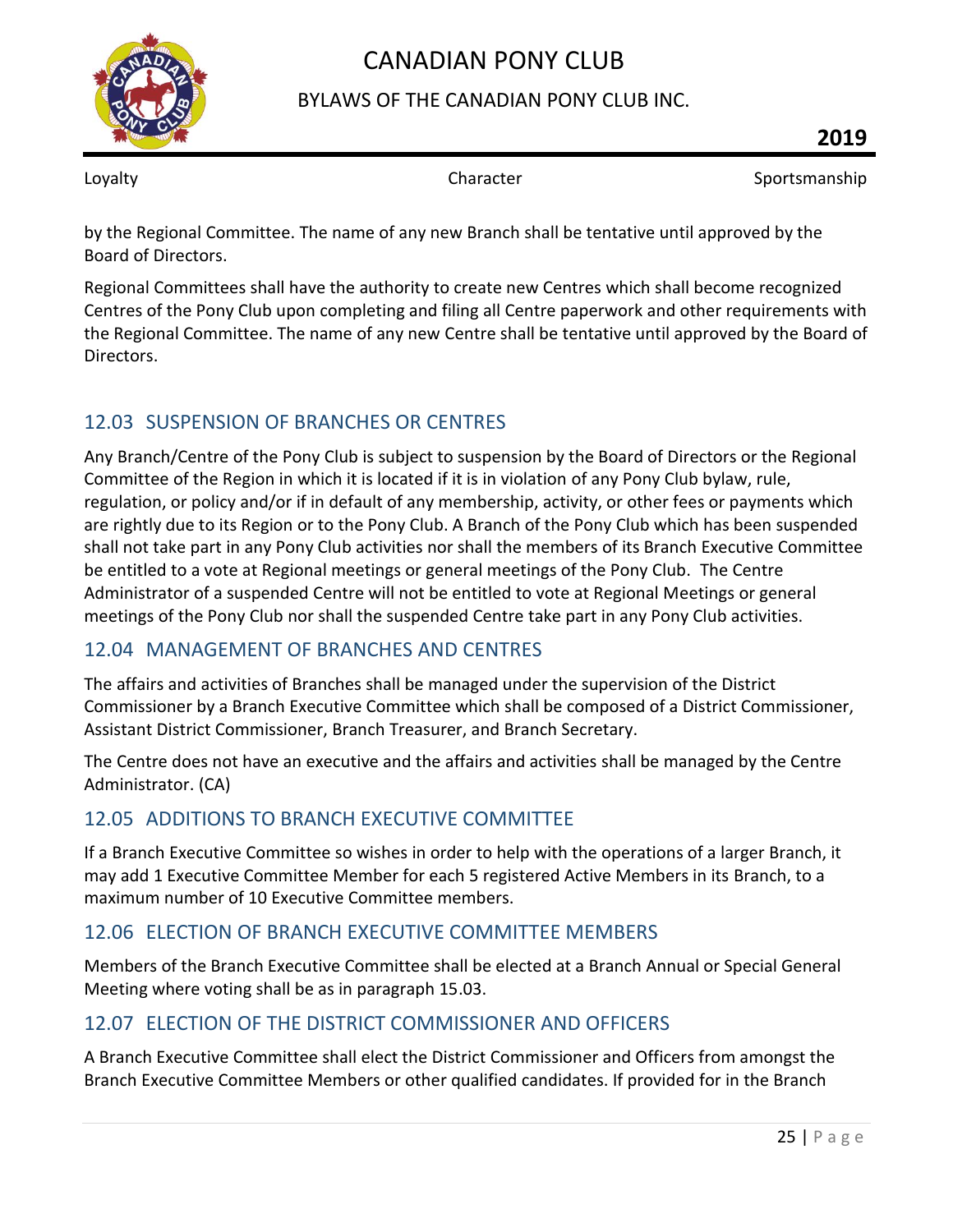

#### BYLAWS OF THE CANADIAN PONY CLUB INC.

Loyalty **Sportsmanship** Character **Sportsmanship** 

Rules and Regulations, the District Commissioner and Officers may instead be directly elected at a Branch Annual or Special General Meeting.

### <span id="page-26-0"></span>12.08 AUTHORITY TO WITHHOLD APPROVAL

The Regional Committee shall have the authority to cancel the election of a District Commissioner or other branch officer within 30 days of being notified of the results of such election. In order to be carried, motions to cancel an election must be supported by at least two thirds of the Committee members

#### <span id="page-26-1"></span>12.09 TERMS OF OFFICE

Unless specified differently in the Branch Rules and Regulations, the term of office for a District Commissioner shall be two (2) years and for all other Branch office holders shall be one (1) year beginning immediately upon his or her election and there is no limit on the number of consecutive terms any person may serve in the same office.

The Centre Administrator is not an elected position.

#### <span id="page-26-2"></span>12.10 SPECIAL POWERS OF THE DISTRICT COMMISSIONER

The District Commissioner shall generally supervise and oversee the administration of the affairs of the Branch. This includes the authority to suspend any decision of the Branch Executive Committee or any subcommittee pending review by the Regional Committee if he or she believes that the decision is contrary to any Pony Club policy.

#### <span id="page-26-3"></span>12.11 FILLING A VACANCY

If a member of the Branch Executive Committee is unable for any reason to complete his or her term in office, the remaining members of the Branch Executive Committee may elect a replacement to serve the unexpired portion of the term.

#### <span id="page-26-4"></span>12.12 BRANCH RULES AND REGULATIONS

A Branch Executive Committee may adopt Branch Rules and Regulations which may include terms of reference for the District Commissioner, Assistant District Commissioner, Branch Officers and others provided that they are consistent with these bylaws, Regional Rules and Regulations, and policies which may be established from time to time by the Board of Directors. Branch Rules and Regulations may amongst other matters deal with the following:

a) qualifications for Active Members within the Branch (in addition to National and Regional qualifications), Branch Associate Members and/or Branch office holders. Qualifications for Active Members must follow policies which may be set from time to time by the Board of Directors and must be approved by the Board of Directors or the Management Committee before taking effect.;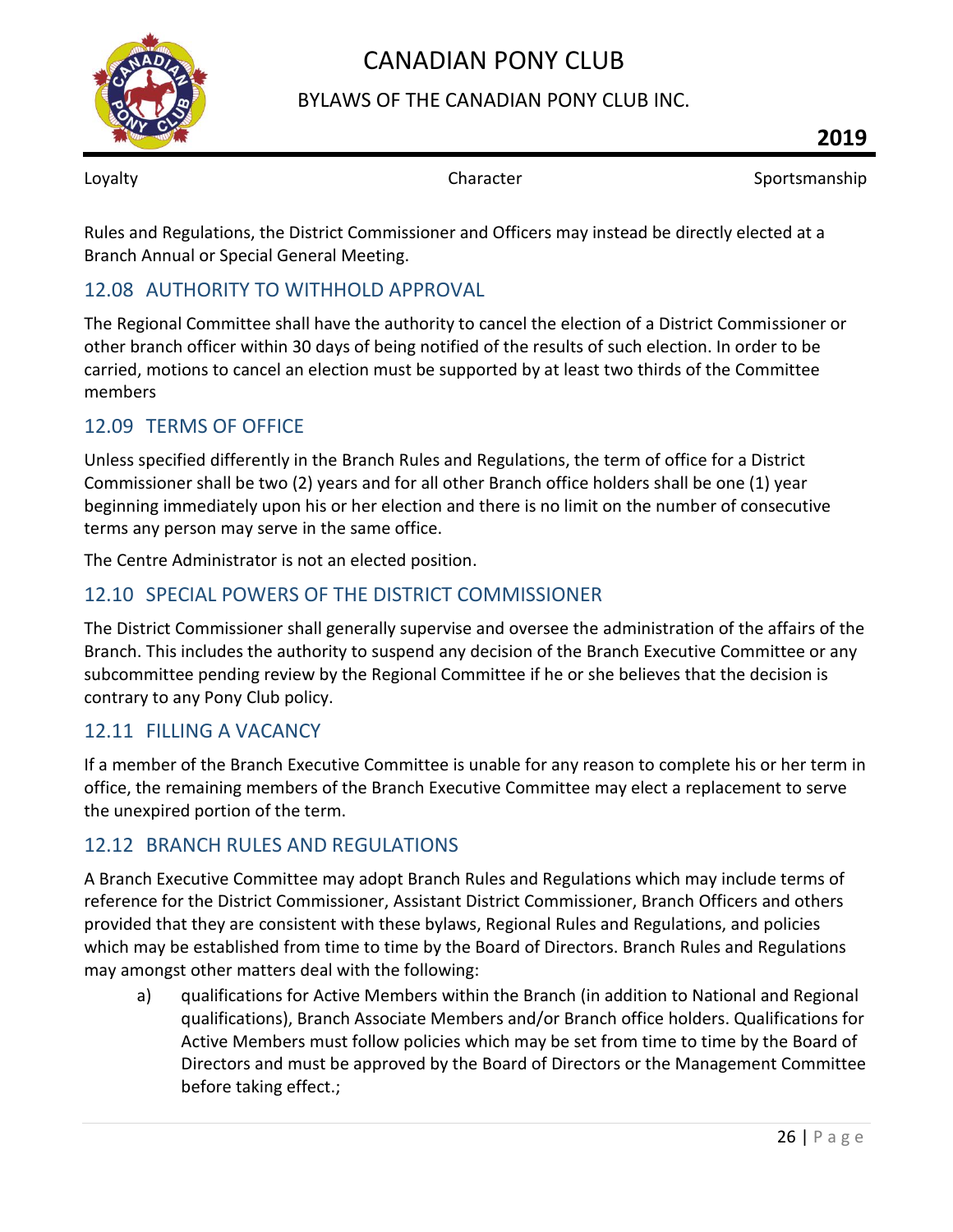

### BYLAWS OF THE CANADIAN PONY CLUB INC.

Loyalty **Sportsmanship** Character **Sportsmanship** 

- b) conflict of interest guidelines for Branch Associate Members and/or office holders;
- c) Branch Annual and Special General Meetings;
- d) election procedures for District Commissioners and/or other Branch office holders;
- e) terms of office and/or limitations on consecutive terms served in office for all Branch offices except for the District Commissioner;
- f) procedures for resolving local controversy; and,
- g) establishing quorums for meetings.

Branch regulations shall not become effective until approved by the Regional Committee responsible for the Branch.

#### <span id="page-27-0"></span>12.13 DECLARING A BRANCH OR CENTRE INACTIVE

Any Branch or Centre which has no registered Active Members or Horsemaster Members for a period exceeding 12 months shall be deemed to be inactive.

#### <span id="page-27-1"></span>12.14 DECLARING A BRANCH OR CENTRE DISBANDED

A Region or the Board of Directors may declare any Branch or Centre disbanded if it is inactive for 2 successive years.

#### <span id="page-27-2"></span>12.15 ASSETS AND RECORDS OF DISBANDING BRANCHES

Upon the closing or winding up of any Branch of the Pony Club for whatsoever reason, its last District Commissioner holding office or in his or her absence the Branch Executive Committee must remit all membership fees and other accounts due, all membership records of the Branch, all Branch assets, all books, statements of account of the Branch, and all other documents held by the Branch in respect of or relating to affairs of the Branch to the Board of Directors or the Regional Committee.

Upon the closing or winding up of any Centre of the Pony Club for whatsoever reason, the Centre Administrator is asked to forward the signage and any membership records to the Regional Committee.

# <span id="page-27-3"></span>13 QUALIFICATIONS FOR OFFICE

### <span id="page-27-4"></span>13.01 MUST BE MEMBER IN GOOD STANDING

All candidates for any office in the Pony Club at any level shall be Members in Good Standing as defined in paragraph 4.01 and successful candidates must remain Members in Good Standing for the duration of their term in office.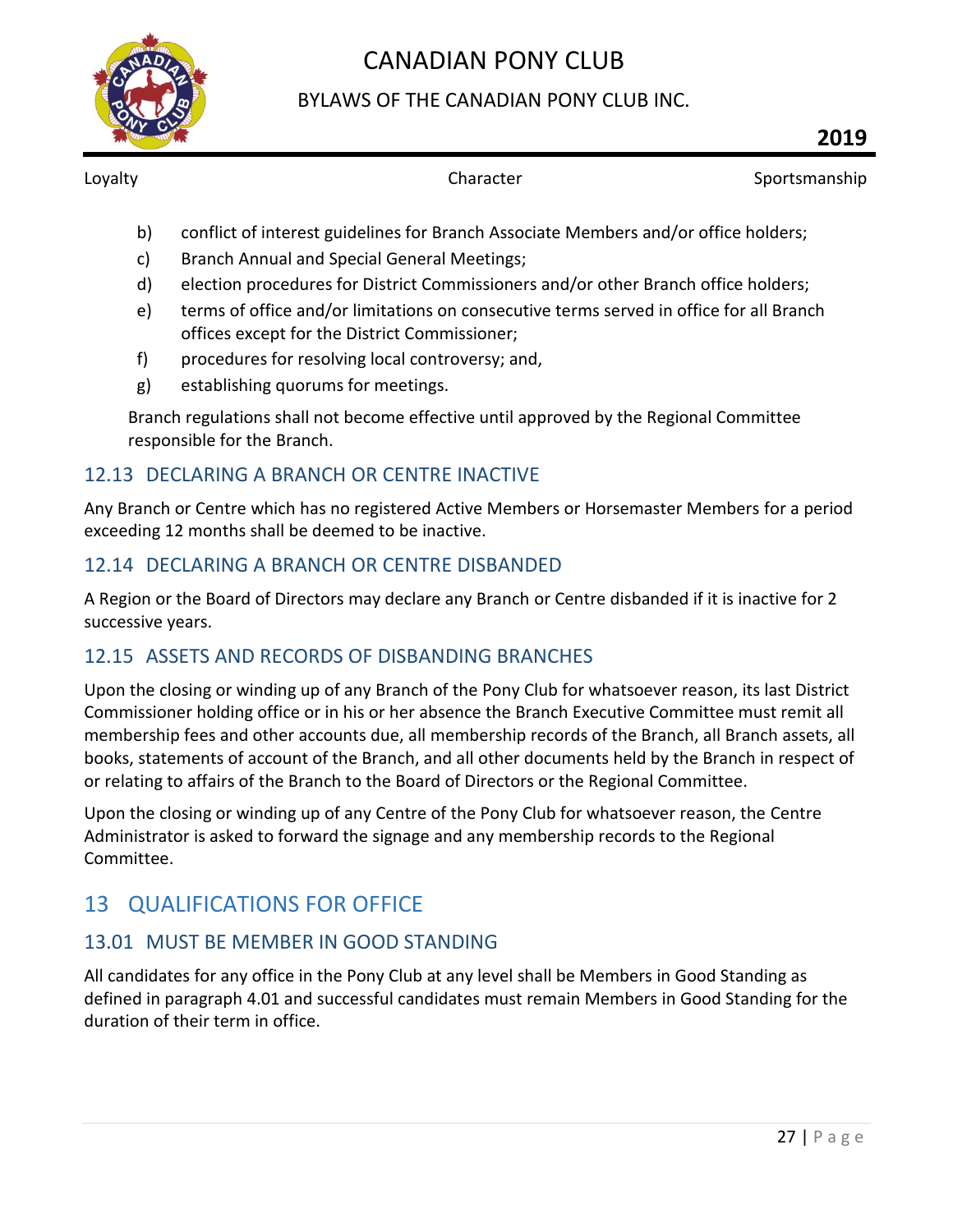

#### BYLAWS OF THE CANADIAN PONY CLUB INC.

Loyalty **Sportsmanship** Character **Sportsmanship** Character Sportsmanship

#### <span id="page-28-0"></span>13.02 DISTRICT COMMISSIONER QUALIFICATIONS

No person who is substantially interested in leasing, renting, or selling horses, instructing in equitation for personal profit or otherwise earns a substantial income from such matters shall be eligible for election as the District Commissioner of any branch which is dependent upon the use of any such goods or services which may be controlled by that person.

Due to the nature of the agreement between Canadian Pony Club and the Centre, this does not apply to the Centre Administrator.

#### <span id="page-28-1"></span>13.03 AGE LIMIT FOR DISTRICT COMMISSIONERS AND OTHERS

A candidate for District Commissioner, Assistant District Commissioner, Regional Chair, Regional Vice Chair, or Regional Treasurer must have reached his or her 21st birthday when he or she takes office.

Due to the nature of the agreement between Canadian Pony Club and the Centre, this does not apply to the Centre Administrator.

#### <span id="page-28-2"></span>13.04 ELIGIBILITY OF ACTIVE MEMBERS

Unless otherwise stated by Regional or Branch Rules and Regulations, Active Members of any age are eligible for all offices except those listed in paragraph 13.03; however, they may not vote on any issue as a member of any decision-making committee until they are 18 years of age or older. Active Members are eligible for the office of Active Member Director (see 7.01 and 7.02) provided that they must be 18 years of age or older before taking office.

#### <span id="page-28-3"></span>13.05 MUST BE AN ACTIVE OR ASSOCIATE MEMBER

All office holders who are not Active Members must be Associate Members at the level at which they hold office for the duration of their term.

#### <span id="page-28-4"></span>13.06 MUST RETAIN CONFIDENCE OF ELECTORS

All office holders must be capable of retaining the confidence of their electors for the duration of their term in office and may be recalled as per section 14 if they fail to retain that confidence.

# <span id="page-28-5"></span>14 REMOVAL FROM OFFICE

#### <span id="page-28-6"></span>14.01 REMOVAL FROM A BRANCH OFFICE

Any Branch officer including the District Commissioner may be removed from office by a vote of at least two thirds of the total eligible Branch Associate Members plus those Branch Active Members who are 18 years of age or older or by a vote of at least two thirds of the total eligible voting members of the Regional Committee in the Region in which his or her Branch is located.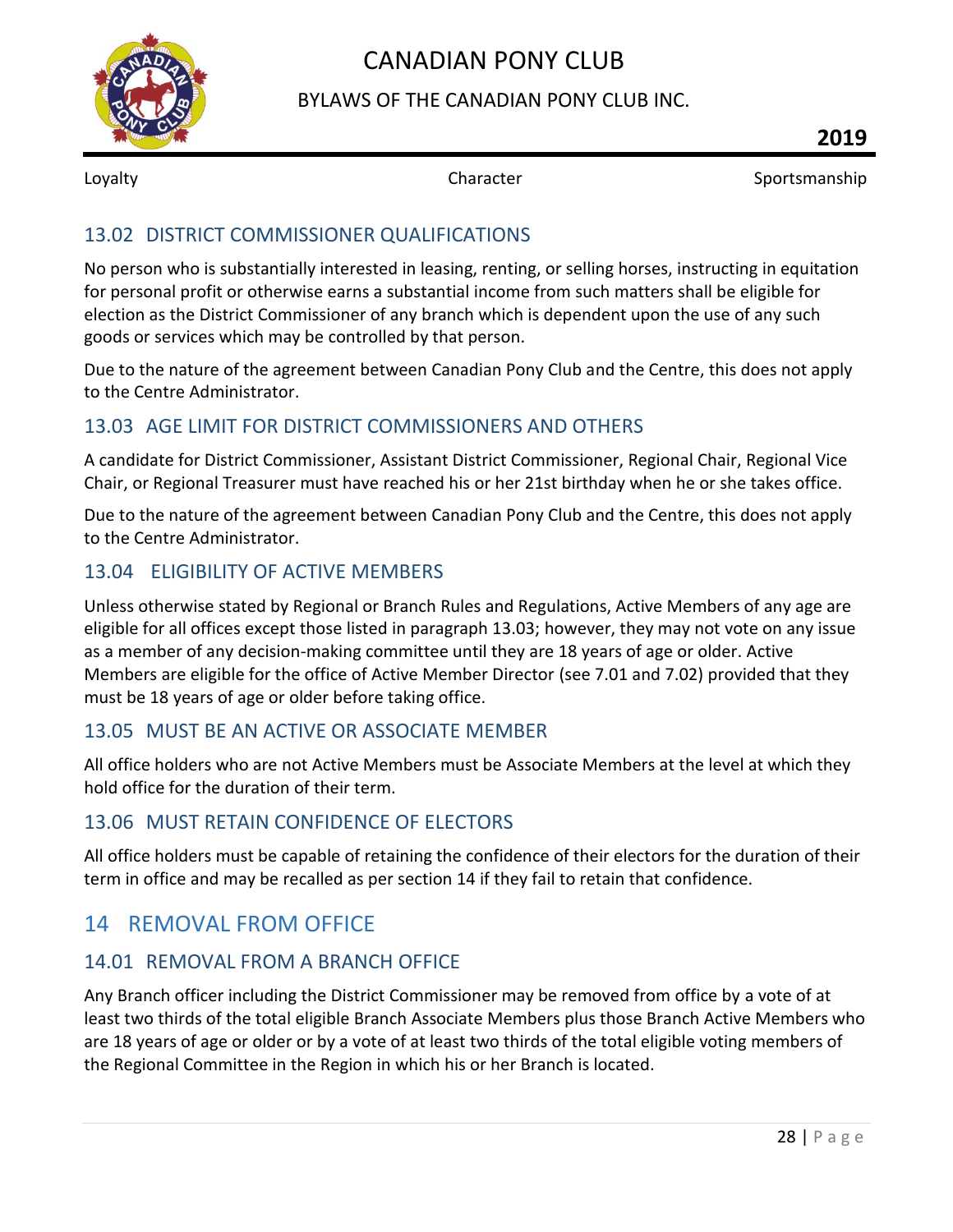

#### BYLAWS OF THE CANADIAN PONY CLUB INC.

Loyalty **Sportsmanship** Character **Sportsmanship** Character Sportsmanship

#### <span id="page-29-0"></span>14.02 REMOVAL FROM A REGIONAL OFFICE

Any Regional officer including the Regional Chair and/or Director may be removed from office by a vote of at least two thirds of the total eligible voting members of the Regional Committee.

#### <span id="page-29-1"></span>14.03 SUPERVISED VOTES

A supervised vote may be requested by either the office holder or the Branch Executive Committee or Regional Committee involved. Supervised votes shall follow procedures which shall be established from time to time by the Board of Directors.

#### <span id="page-29-2"></span>14.04 REMOVAL FROM A NATIONAL OFFICE OR NATIONAL COMMITTEE

Any National office holder or National Committee Member, including a member of the Board of Directors, may be removed from office by a vote of at least two thirds of the eligible voting members on the Board of Directors.

#### <span id="page-29-3"></span>14.05 REMOVAL OF A DIRECTOR BY THE MEMBERS

The Corporate Members may remove a Director from the Board of Directors for cause, including but not limited to, conviction for an indictable offence and dereliction of duty by ordinary resolution at a National Annual or Special General Meeting of the Pony Club.

#### <span id="page-29-4"></span>14.06 AUTHORITY TO REQUIRE ATTENDANCE

The Board of Directors, National Committees Regional Committees, and Branch Executive Committees may establish policies which deem any office holder to have resigned if he or she fails to attend a specified number or proportion of meetings.

#### <span id="page-29-5"></span>14.07 REMOVAL FROM OFFICE DOES NOT TERMINATE MEMBERSHIP

Removal from office under any of the above paragraphs does not result in termination of membership.

#### <span id="page-29-6"></span>14.08 AN OFFICE IS DEEMED VACANT IF

Any office in the Pony Club shall be deemed to be vacant if the incumbent:

- a) resigns his or her office;
- b) ceases to be a Member in Good Standing;
- c) is found to be of unsound mind;
- d) becomes bankrupt or takes the benefit of any legislation relating to bankruptcy or insolvency;
- e) ceases to be a permanent resident of Canada; or,
- f) dies.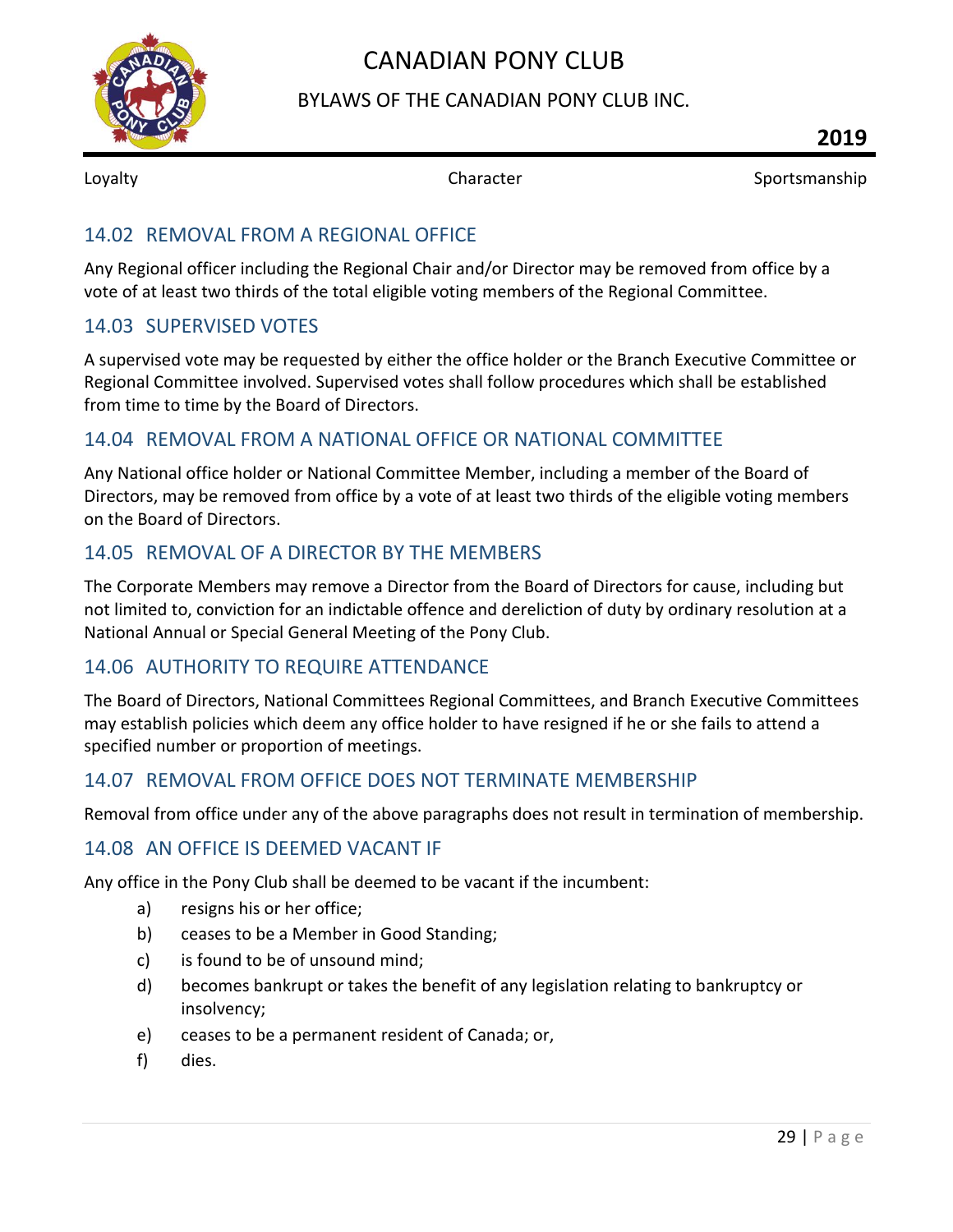

#### BYLAWS OF THE CANADIAN PONY CLUB INC.

<span id="page-30-0"></span>

Loyalty **Sportsmanship** Character **Character** Sportsmanship

# 15 VOTING

#### <span id="page-30-1"></span>15.01 GENERAL REQUIREMENTS

The following restrictions shall apply for voting at all levels in the Pony Club:

#### <span id="page-30-2"></span>**a) MUST BE 18**

All voting members of any decision-making committee must be 18 yrs. of age or older.

#### <span id="page-30-3"></span>**b) MAJORITY RULE**

Except as specified elsewhere in these bylaws in Branch or Regional Rules and Regulations, or by Canadian law, all matters shall be decided by majority vote of those who are present and entitled to vote.

#### <span id="page-30-4"></span>**c) SHOW OF HANDS VS SECRET BALLOT**

Except for elections and other special cases, voting will be by show of hands. A secret ballot is required on any matter if one quarter of the voter's present request it.

#### <span id="page-30-5"></span>**d) QUORUM**

Except as specified elsewhere in these bylaws or in Regional or Branch Rules and Regulations, a quorum for all meetings shall be one third of the eligible voters present in person.

#### <span id="page-30-6"></span>**e) MEMBERS LEAVING MEETINGS DON'T DESTROY QUORUM**

Any meeting of the Pony Club at any level once duly called to order may continue to conduct business at the pleasure of the remaining members if it happens that some members leave the meeting thereby reducing the number present to less than a quorum.

#### <span id="page-30-7"></span>**f) PROXY RESTRICTIONS**

Except for National or Regional Annual and Special General meetings or extraordinary circumstances as described elsewhere in these bylaws, no proxies or other methods of absentee voting are allowed at any level in the Pony Club. The transfer of voting rights by a District Commissioner or other Regional committee member to another Member for the duration of one meeting is not considered a proxy for this purpose and is permitted provided that allowance for such a transfer is included in the Regional Rules and Regulations and that the receiver of the transferred vote does not hold any other voting rights at the meeting.

#### <span id="page-30-8"></span>**g) ONE VOTE PER PERSON**

Except for proxies as allowed above, no-one shall have more than 1 vote on any issue as a result of holding office regardless of how many offices he or she may hold. A single person may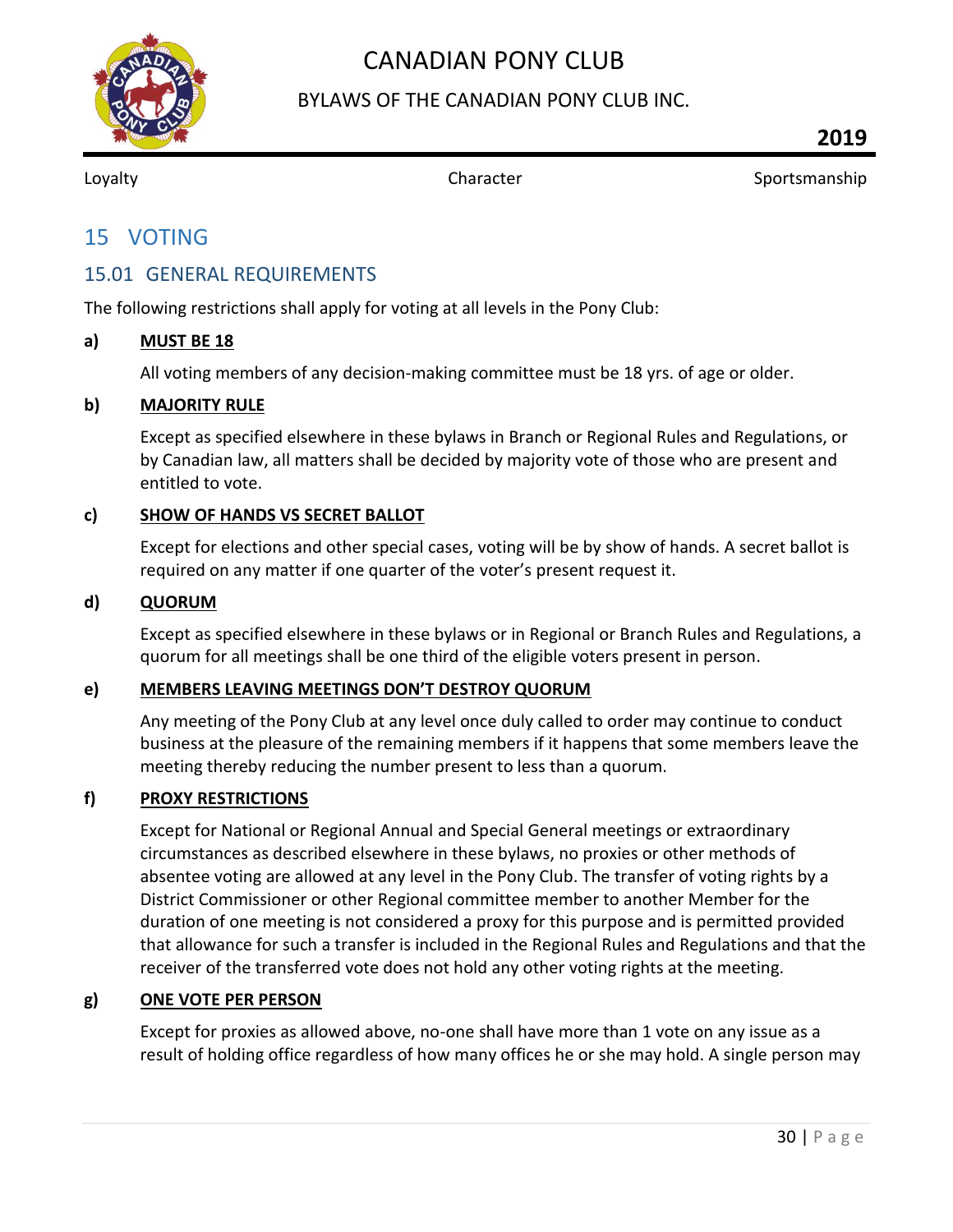

#### BYLAWS OF THE CANADIAN PONY CLUB INC.

Loyalty **Sportsmanship** Character **Sportsmanship** Character Sportsmanship

have more than one vote only if representing a Region as per paragraph 6.03 or if representing Active Members in his or her family as per paragraph 15.03.

#### <span id="page-31-0"></span>15.02 AT BRANCH EXECUTIVE COMMITTEE MEETINGS

Voting at Branch Executive Committee meetings is limited to Executive Committee Members in Good Standing who are 18 years of age or older.

#### <span id="page-31-1"></span>15.03 AT BRANCH GENERAL MEETINGS

Voting at Branch General Meetings is limited to Branch Associate Members in Good Standing and Active Members in Good Standing who are 18 years of age or older. Unless specified otherwise in the Branch Rules and Regulations, each Active Member under the age of 18 may be represented by an adult member of his or her family who shall be an Associate Member and may exercise one vote for each under 18 Active Member in his or her family. An Associate Member may not represent Active Members in other families. Each member of the Branch Executive Committee shall be an Associate Member and shall have the right to one vote in addition to any he or she may hold as a representative of under 18 Active Members in his or her family.

#### <span id="page-31-2"></span>15.04 NO PROXIES AT BRANCH MEETINGS

With the exception of a vote on a motion for removal of a Branch office holder, proxies are not permitted at any Branch meeting including Annual or Special General Meetings.

### <span id="page-31-3"></span>15.05 AT REGIONAL COMMITTEE MEETINGS

Voting at Regional Committee meetings including Regional Annual or Special Meetings is limited to Regional Committee Members in Good Standing who are 18 years of age or older.

### <span id="page-31-4"></span>15.06 PROXY LIMITATIONS AT REGIONAL COMMITTEE MEETINGS

With the exception of a vote on a motion for removal of a Regional office holder, proxies are not normally permitted at Regional meetings including Annual or Special Meetings. Regions may provide for proxies in their Rules and Regulations for voting in elections or on other important issues at Annual and Special Regional Meetings where advance notices of motions are given.

### <span id="page-31-5"></span>15.07 BOARD OF DIRECTORS AND NATIONAL COMMITTEE MEETINGS

Voting on the Board of Directors and all National Committees shall be limited to Members in Good Standing of the Board or Committee who are 18 years of age or older.

### <span id="page-31-6"></span>15.08 PROXY LIMITATIONS AT NATIONAL MEETINGS

No proxies are permitted for Board or National Committee meetings but are permissible for National Annual and Special General meetings as per paragraph 6.04.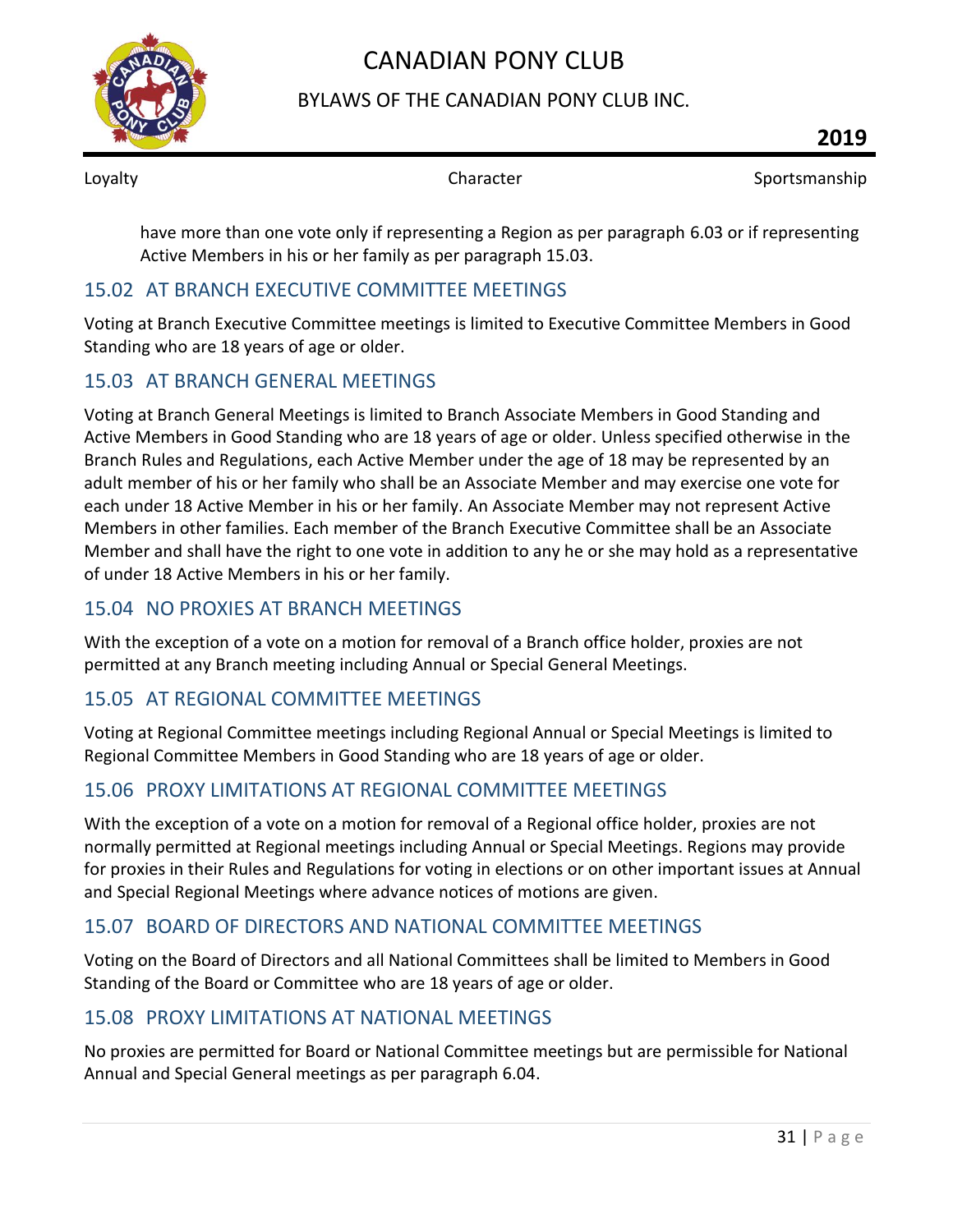

#### BYLAWS OF THE CANADIAN PONY CLUB INC.

<span id="page-32-0"></span>

Loyalty **Sportsmanship** Character **Character** Sportsmanship

# 16 MISCELLANEOUS

#### <span id="page-32-1"></span>16.01 NO REMUNERATION

- a) No remuneration shall be paid to any Director, Officer or National Committee Member of the Pony Club for his or her services to participate in meetings of the Board of Directors or a National Committee or for carrying out the normal duties of his or her office. Directors, Officers and National Committee Members may be reimbursed for reasonable out-ofpocket expenses.
- b) No person shall appoint himself or herself or a member of his or her immediate family to any position that shall receive payment for services or an honourarium without preapproval as may be required from time to time by Board policies.

#### <span id="page-32-2"></span>16.02 CONFLICT OF INTEREST

A Member who is a party to a contract, is a party to a proposed contract or has a material interest in any company or person who is a party to a contract with the Pony Club or any of its Regions or Branches shall disclose the nature and extent of his or her interest in the contract.

- a) In the event that a Member fails to disclose his or her interest in a contract, the Pony Club reserves all rights to have the contract set aside.
- b) A contract between the Pony Club or any of its Regions or Branches and a Member will not be invalidated solely because the Member has an interest in the contract, provided that the contract was reasonable from the Pony Club's perspective at the time it was approved.
- c) Guidelines for assessing if a contract involving a conflict is reasonable from the Pony Club's perspective include:
	- No extraordinary financial gains should result from the contract with Pony Club or any of its Regions or Branches; and,
	- In the event there are alternative sources for the goods and services offered, evidence shall be available that quotations have been sought on a periodic basis from these alternative sources.

#### <span id="page-32-3"></span>16.03 APPROVAL OF CANADIAN PONY CLUB POLICIES

Policies and changes to existing policies may be formulated and recommended by any member or committee of the Pony Club to the Board of Directors. Such new policies or changes to existing policies shall not be implemented until approved by the Board of Directors.